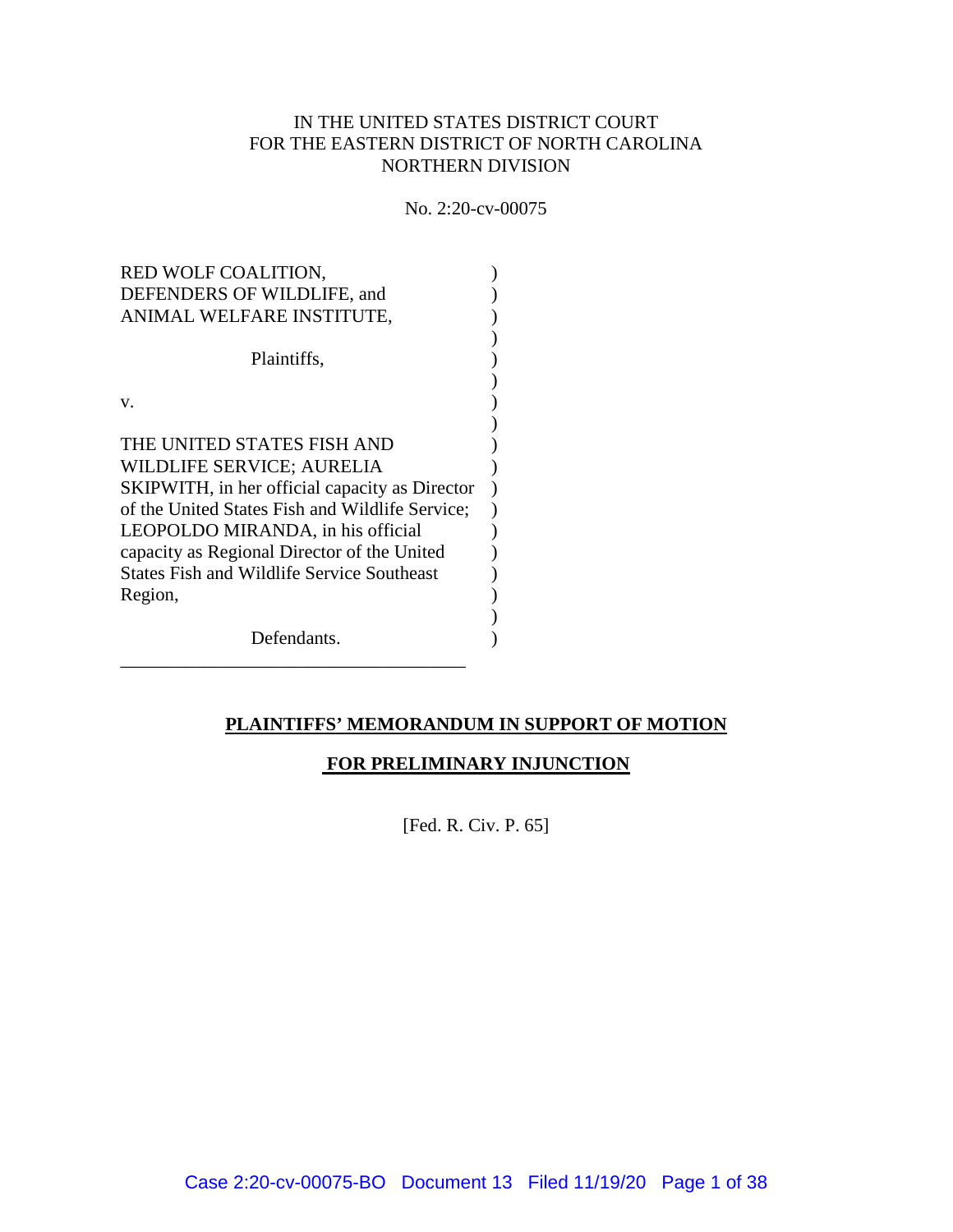# **TABLE OF CONTENTS**

| I.                                                                                                                                                                              |
|---------------------------------------------------------------------------------------------------------------------------------------------------------------------------------|
| The Service Is Violating the Endangered Species Act's Requirements to Ensure That<br>A.<br>Its Actions Are Not Likely to Jeopardize the Continued Existence of the Red Wolf  13 |
| The Service Is Violating the Endangered Species Act's Requirements to Carry Out<br><b>B.</b>                                                                                    |
| The Service's Policy Prohibiting the Release of Captive Red Wolves Into the Red<br>$\mathbf{C}$ .                                                                               |
| Plaintiffs Are Likely to Suffer Irreparable Harm If an Injunction Is Not Granted 22<br>II.                                                                                      |
| The Balance of Harms and the Public Interest Justify Granting Injunctive Relief 25<br>III.                                                                                      |
| The Court Should Grant Relief Based on USFWS's Own Actions and Studies  27<br>IV.                                                                                               |
|                                                                                                                                                                                 |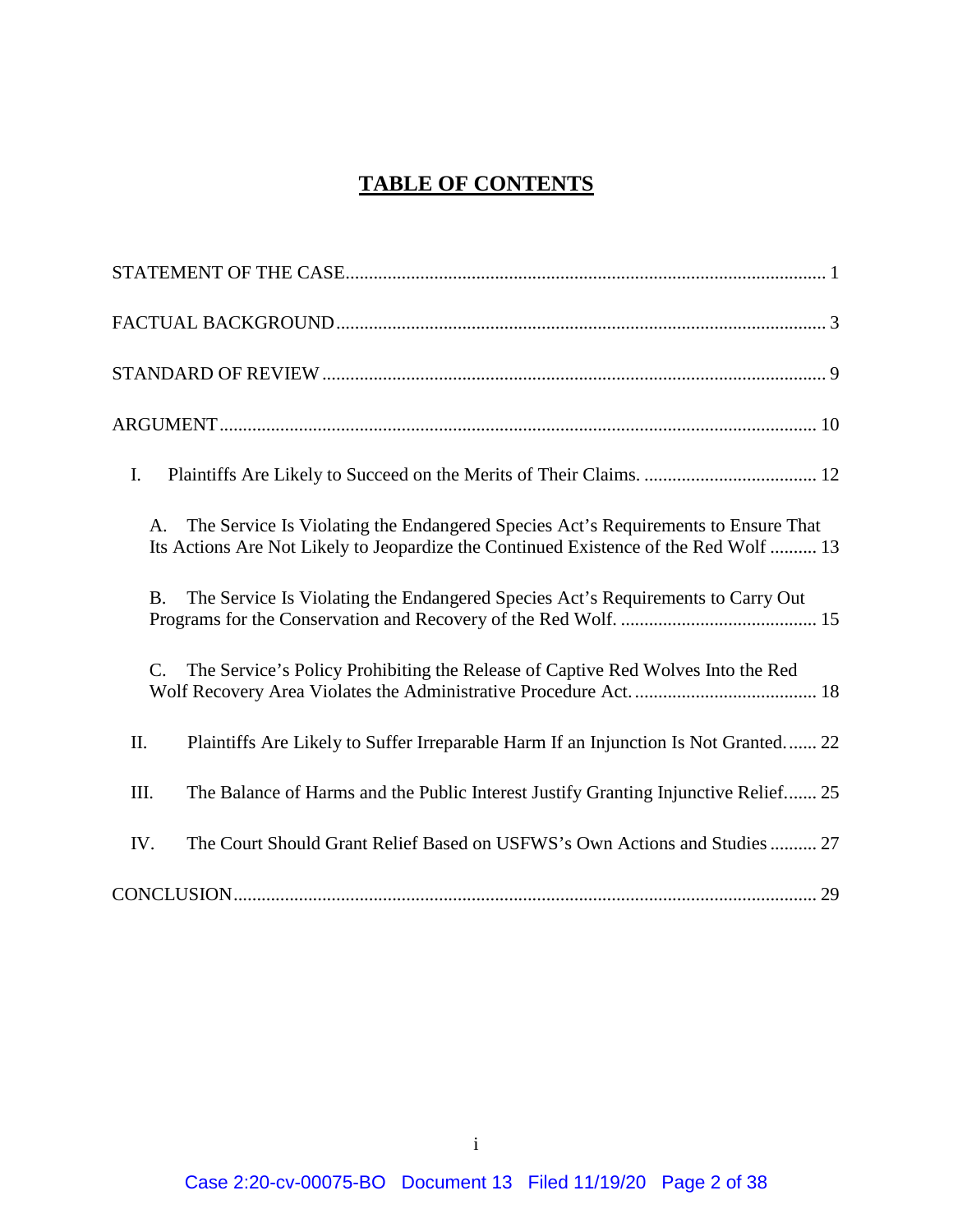# **TABLE OF AUTHORITIES**

| <b>Cases</b>                                                                                            | Page(s) |
|---------------------------------------------------------------------------------------------------------|---------|
| All. for the Wild Rockies v. U.S. Dep't of Agric.,                                                      |         |
| Am. Rivers v. U.S. Army Corps of Eng'rs,                                                                |         |
| Amoco Prod. Co. v. Gambell,                                                                             |         |
| Carson-Truckee Water Conservancy Dist. v. Clark,                                                        |         |
| Cottonwood Envtl. Law Ctr. v. U.S. Forest Serv.,                                                        |         |
| De Beers Consol. Mines, Ltd. v. United States,                                                          |         |
| Defs. of Wildlife v. Martin,                                                                            |         |
| Defs. of Wildlife v. Norton,<br>239 F.Supp. 2d 9 (D.D.C. 2002) vacated in part on other grounds, 89 F.  |         |
| Encino Motorcars, LLC v. Navarro,                                                                       |         |
| F.C.C. v. Fox Television Stations, Inc.,                                                                |         |
| Fla. Key Deer v. Brown,<br>386 F. Supp. 2d 1281, 1286 (S.D. Fla. 2005), aff'd sub nom. Fla. Key Deer v. |         |
| Fla. Key Deer v. Paulison,                                                                              |         |
| Friends of the Earth v. Laidlaw Envtl. Serv.,                                                           |         |
| Fund for Animals, Inc. v. Lujan,                                                                        |         |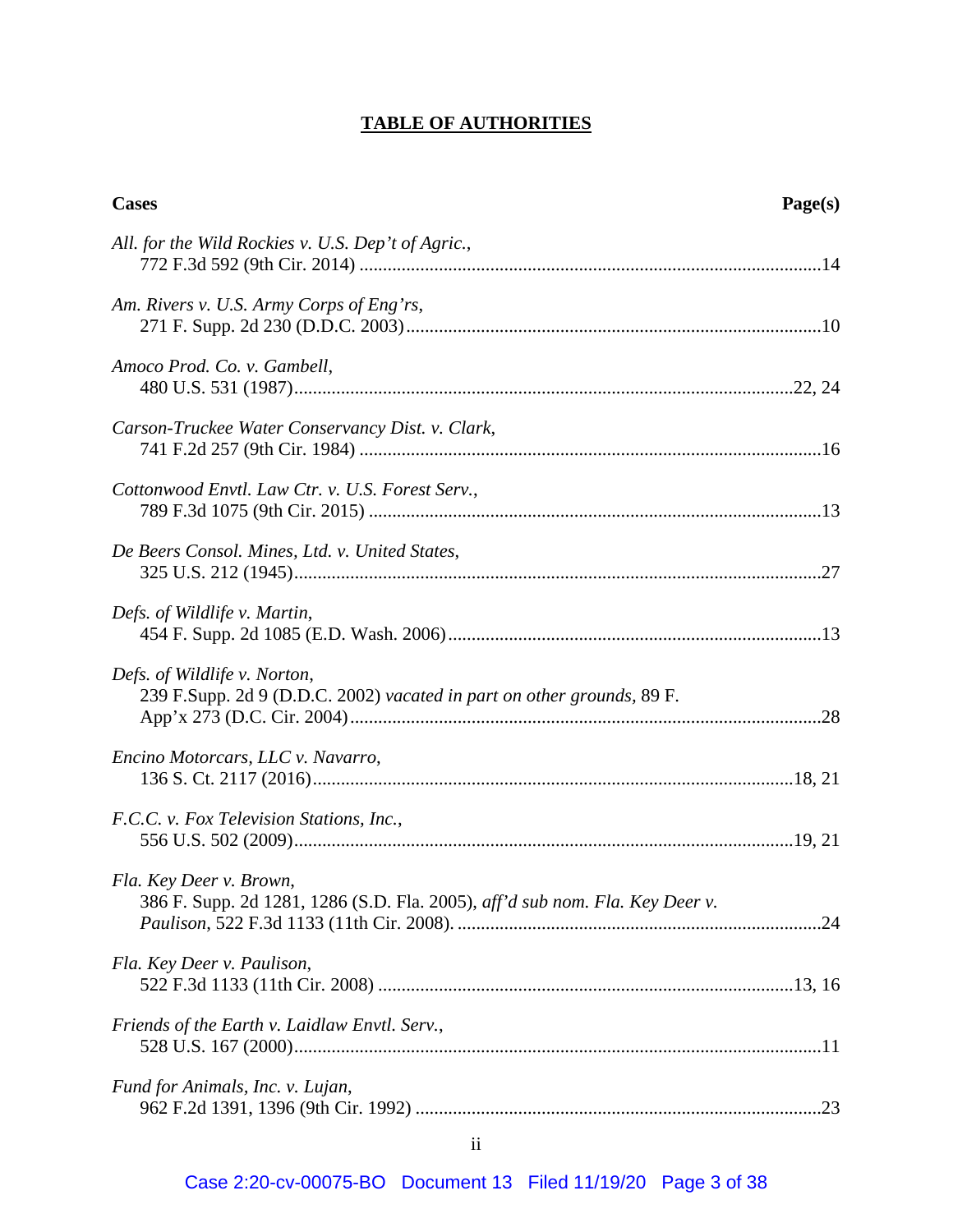| Fund for Animals v. Espy,                                                                                                                                                                     |  |
|-----------------------------------------------------------------------------------------------------------------------------------------------------------------------------------------------|--|
| Gibbs v. Babbitt,                                                                                                                                                                             |  |
| Humane Soc'y of the U.S. v. Hodel,                                                                                                                                                            |  |
| Japan Whaling Ass'n v. Am. Cetacean Soc'y,                                                                                                                                                    |  |
| Karuk Tribe of Cal. v. U.S. Forest Serv.,                                                                                                                                                     |  |
| Lane Cty. Audubon Soc'y v. Jamison,                                                                                                                                                           |  |
| Lujan v. Defenders of Wildlife,                                                                                                                                                               |  |
| In re Microsoft Corp. Antitrust Litig.,<br>333 F.3d 517 (4th Cir. 2003), abrogated on other grounds recognized in<br>Bethesda Softworks, LLC v. Interplay Entm't Corp., 452 F. App'x 351 (4th |  |
| Motor Vehicle Mfrs. Ass'n of U.S., Inc. v. State Farm Mut. Auto. Ins. Co.,                                                                                                                    |  |
| Nat'l Cable & Telecomm. Assn. v. Brand X Internet Serv.,                                                                                                                                      |  |
| Nat'l Wildlife Fed'n v. Nat'l Marine Fisheries Serv.,                                                                                                                                         |  |
| Nat'l Wildlife Fed'n v. Nat'l Marine Fisheries Serv.,                                                                                                                                         |  |
| Nken v. Holder,                                                                                                                                                                               |  |
| Omega World Travel, Inc. v. Trans World Airlines,                                                                                                                                             |  |
| Pashby v. Delia,                                                                                                                                                                              |  |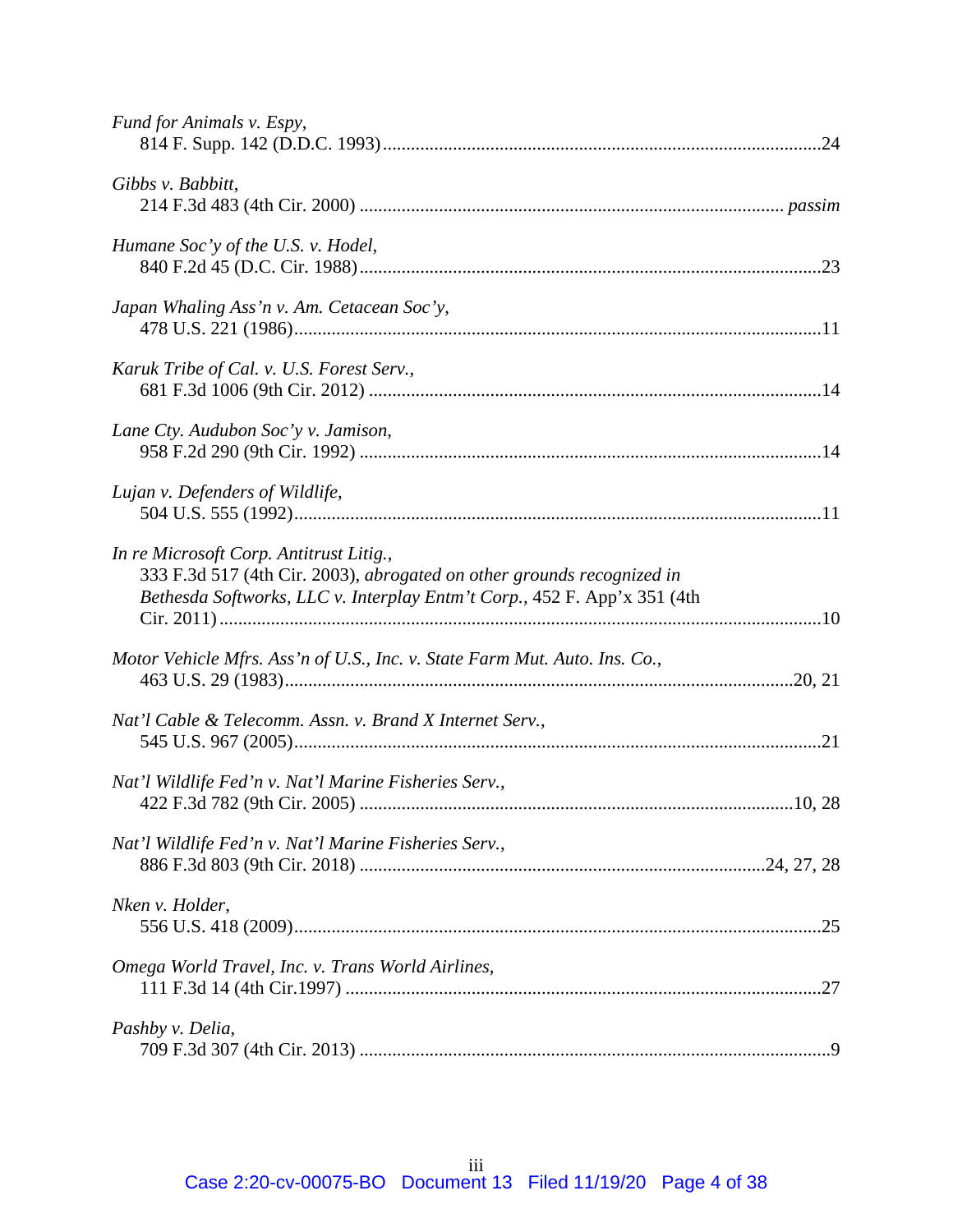| Red Wolf Coal. v. N. Carolina Wildlife Res. Comm'n, |
|-----------------------------------------------------|
| Red Wolf Coal. v. U.S. Fish & Wildlife Serv.,       |
| Red Wolf Coal. v. U.S. Fish & Wildlife Serv.,       |
| S.C. Dep't of Wildlife & Marine Res. v. Marsh,      |
| Sierra Club v. Glickman,                            |
| Sierra Club v. Morton,                              |
| Sierra Club v. U.S. Army Corps of Eng'rs,           |
| Tenn. Valley Auth. v. Hill,                         |
| Univ. of Tex. v. Camenisch,                         |
| Wash. Cnty., N.C. v. U.S. Dep't of the Navy,        |
| Weinberger v. Romero-Barcelo,                       |
| Wetzel v. Edwards,                                  |
| Winter v. Natural Res. Def. Council,                |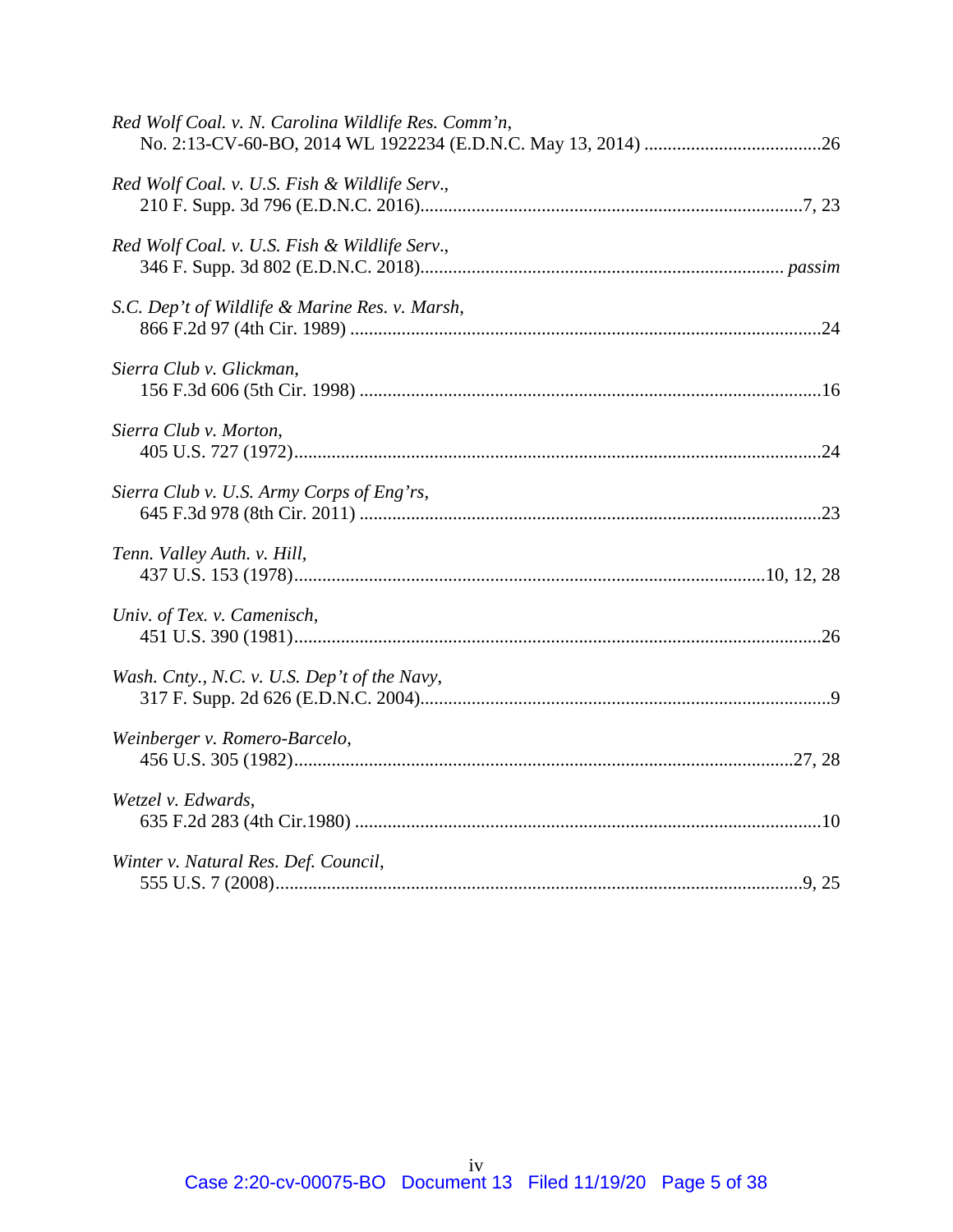# **Statutes**

| Administrative Procedure Act                                                                                                                                |  |
|-------------------------------------------------------------------------------------------------------------------------------------------------------------|--|
|                                                                                                                                                             |  |
|                                                                                                                                                             |  |
| <b>Endangered Species Act</b>                                                                                                                               |  |
|                                                                                                                                                             |  |
|                                                                                                                                                             |  |
|                                                                                                                                                             |  |
|                                                                                                                                                             |  |
|                                                                                                                                                             |  |
| <b>Regulations</b>                                                                                                                                          |  |
|                                                                                                                                                             |  |
|                                                                                                                                                             |  |
| <b>Federal Registers</b>                                                                                                                                    |  |
| Determination of Experimental Population Status for an Introduced Population of<br>Red Wolves in North Carolina, 51 Fed. Reg. 41,790 (Nov. 19, 1986)3, 19   |  |
| Proposed Determination of Experimental Status for an Introduced Population of<br>Red Wolves in North Carolina and Tennessee, 56 Fed. Reg. 37,513 (Aug. 7,   |  |
| Determination of Experimental Population Status for an Introduced Population of<br>Red Wolves in North Carolina and Tennessee, 56 Fed. Reg. 56,325 (Nov. 4, |  |
| Revision of the Special Rule for Nonessential Experimental Populations of Red<br>Wolves in North Carolina and Tennessee, 60 Fed. Reg. 18,940 (Apr. 13,      |  |
| Proposed Replacement of the Regulations for the Nonessential Experimental<br>Population of Red Wolves in Northeastern North Carolina, 83 Fed. Reg.          |  |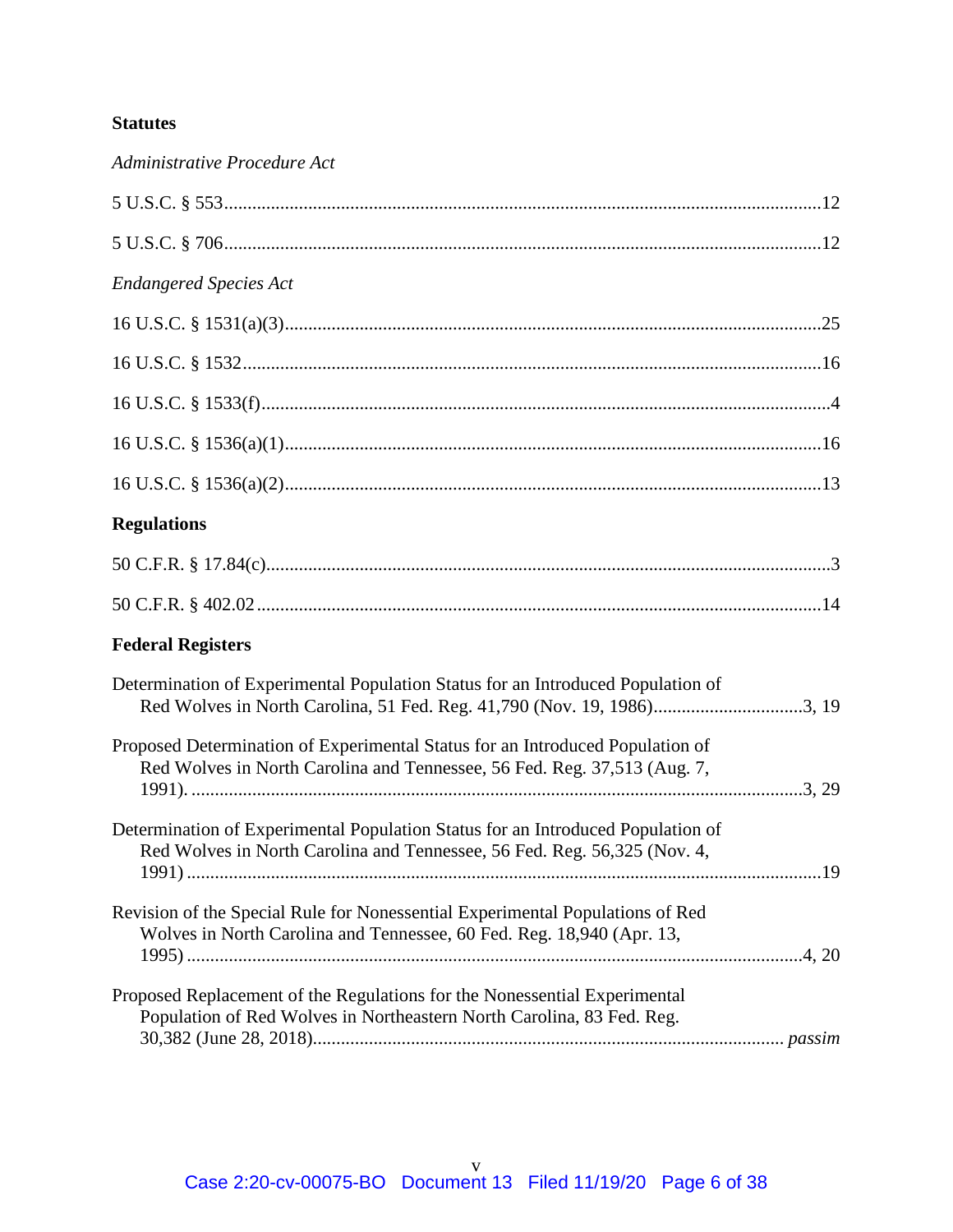Plaintiffs Red Wolf Coalition, Defenders of Wildlife, and Animal Welfare Institute (collectively, "Plaintiffs" or "Conservation Groups") submit this memorandum in support of their Motion for Preliminary Injunction. Plaintiffs' requested injunction is necessary to stop the actions of Defendants U.S. Fish and Wildlife Service ("USFWS" or "the Service"), Aurelia Skipwith, and Leopoldo Miranda (collectively, "Defendants") that are jeopardizing the continued existence of the seven remaining wild red wolves left in the world. Defendants have adopted new policies and practices against releasing red wolves from captivity into the wild and implementing adaptive management of coyotes, violating their duties under the Endangered Species Act and Administrative Procedure Act. Without a preliminary injunction, the population of wild red wolves will likely go extinct before Plaintiffs' claims can be resolved.

#### **STATEMENT OF THE CASE**

Only seven known red wolves roam northeastern North Carolina today—a drop of 70% from the 24 known wolves in the wild two years ago when these parties were last before this Court. Even during the two months since the Conservation Groups sent their Notice of Intent to Sue to Defendants, the world's only wild population lost two members, dropping from nine to seven. With no reproduction in the wild for the past two breeding seasons, the wild red wolves may not survive another year under the Service's new prohibition against releasing captive wolves into the wild.

This recent population drop stands in stark contrast to the previously successful red wolf reintroduction program established by the Service in North Carolina in 1986. Over the program's nearly 30-year history, this population grew and flourished—consistently numbering over 100 wolves on the ground in the wild for over a decade—and becoming an endangered species success story and model for carnivore reintroductions. Releases of captive red wolves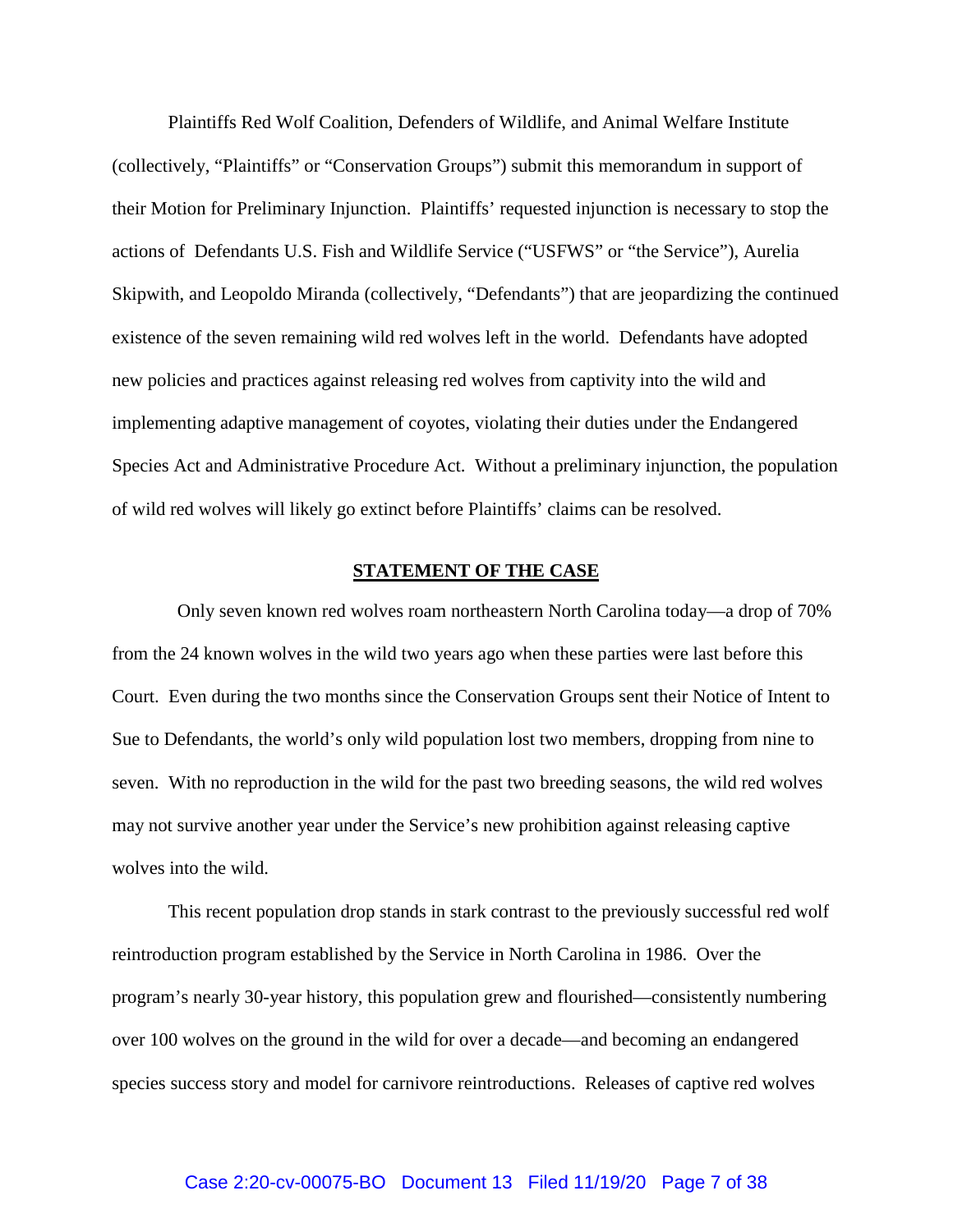into North Carolina were essential to this success, not only at its outset, when the Service released four pairs into the wild, but for the following 27 years, during which the Service regularly released red wolves from captivity into the wild in North Carolina to help grow the population.

In the face of this history and the agency's consistent understanding that it could, and should, release wolves from the captive breeding population into the wild, the agency has now bound itself to a policy actively prohibiting such releases. Inexplicably, the Service claims that this new policy is necessitated by the red wolf rule that has been unchanged since 1995, pointing back to the language accompanying the original 1986 red wolf rule. The Service provides no explanation for this sudden about-face, in violation of the Administrative Procedure Act—and nor could it without admitting that its novel policy against releasing captive wolves into the dwindling wild population is likely to jeopardize the continued existence of the species, and cannot constitute a program to conserve the red wolf, in violation of the Endangered Species Act. Indeed, the Service's own staff overseeing the wild red wolves could not explain this change and how to reconcile it with agency history and practice. In truth, the Service's new policy is both unfounded and conflicts with the Service's 27-year history of regular red wolf releases in order to conserve and recover the red wolf. Additionally, while the Service previously implemented strategic and systematic adaptive management to successfully limit hybridization with coyotes for over 15 years, the agency now claims that such conservation measures are not authorized by current regulations. The Service's current prohibition on the precise actions that successfully grew the red wolf population is now dooming the wild population to imminent extinction.

With only seven known wolves remaining in the wild, and with no reproduction in the wild for the past two breeding seasons, this Court must take immediate action to prevent the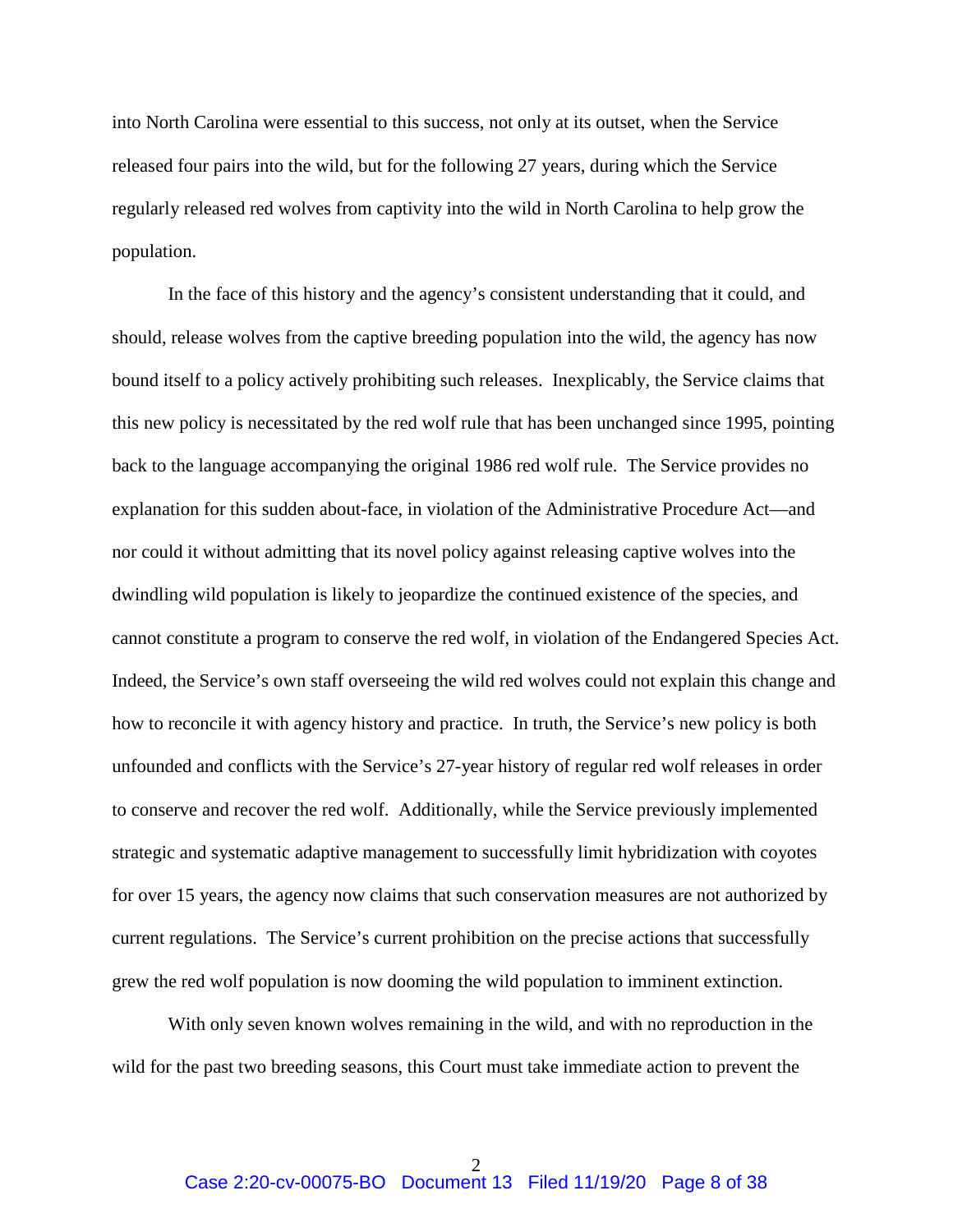extinction of red wolves in the wild during the pendency of this litigation. Conservation Groups seek a preliminary injunction requiring the Service to take immediate action to release captive red wolves into the Red Wolf Recovery Area. Such measures are supported by the best available science, the Service's past practice and analysis, and the public interest.

#### **FACTUAL BACKGROUND**

The endangered red wolf was successfully reintroduced into the wild in eastern North Carolina in 1987 with the release of four captive-bred wolf pairs at Alligator River National Wildlife Refuge. *See* Determination of Experimental Population Status for an Introduced Population of Red Wolves in North Carolina, 51 Fed. Reg. 41,790 (Nov. 19, 1986); Proposed Determination of Experimental Status for an Introduced Population of Red Wolves in North Carolina and Tennessee, 56 Fed. Reg. 37,513, 37,514 (Aug. 7, 1991). The range of the reintroduced red wolf population, commonly referred to as the Red Wolf Recovery Area, is defined by regulation to include all of Dare County and the adjacent Tyrrell, Hyde, Washington, and Beaufort Counties. *See* 50 C.F.R. § 17.84(c)(9)(i). The red wolf 10(j) rule and its subsequent revisions define the prohibitions that apply to the wild population of red wolves and were crafted to aid in the conservation of the species. *See* 51 Fed. Reg. at 41,797; 50 C.F.R. § 17.84(c); *see also Gibbs v. Babbitt*, 214 F.3d 483, 487 (4th Cir. 2000) (upholding the red wolf rule as "part of the overall federal scheme to protect, preserve, and rehabilitate endangered species, thereby conserving valuable wildlife resources important to the welfare of our country")

A combination Recovery/Species Survival Plan ("Recovery/SSP Plan") for the red wolf, finalized in 1990, established a goal of 220 red wolves in the wild, as well as 330 wolves in captivity to support that wild population. *See* Declaration of Kim Wheeler ("Wheeler Decl."), Ex. 1, Att. A at 48 (1990 Recovery/SSP Plan). While Recovery Plans are required for all listed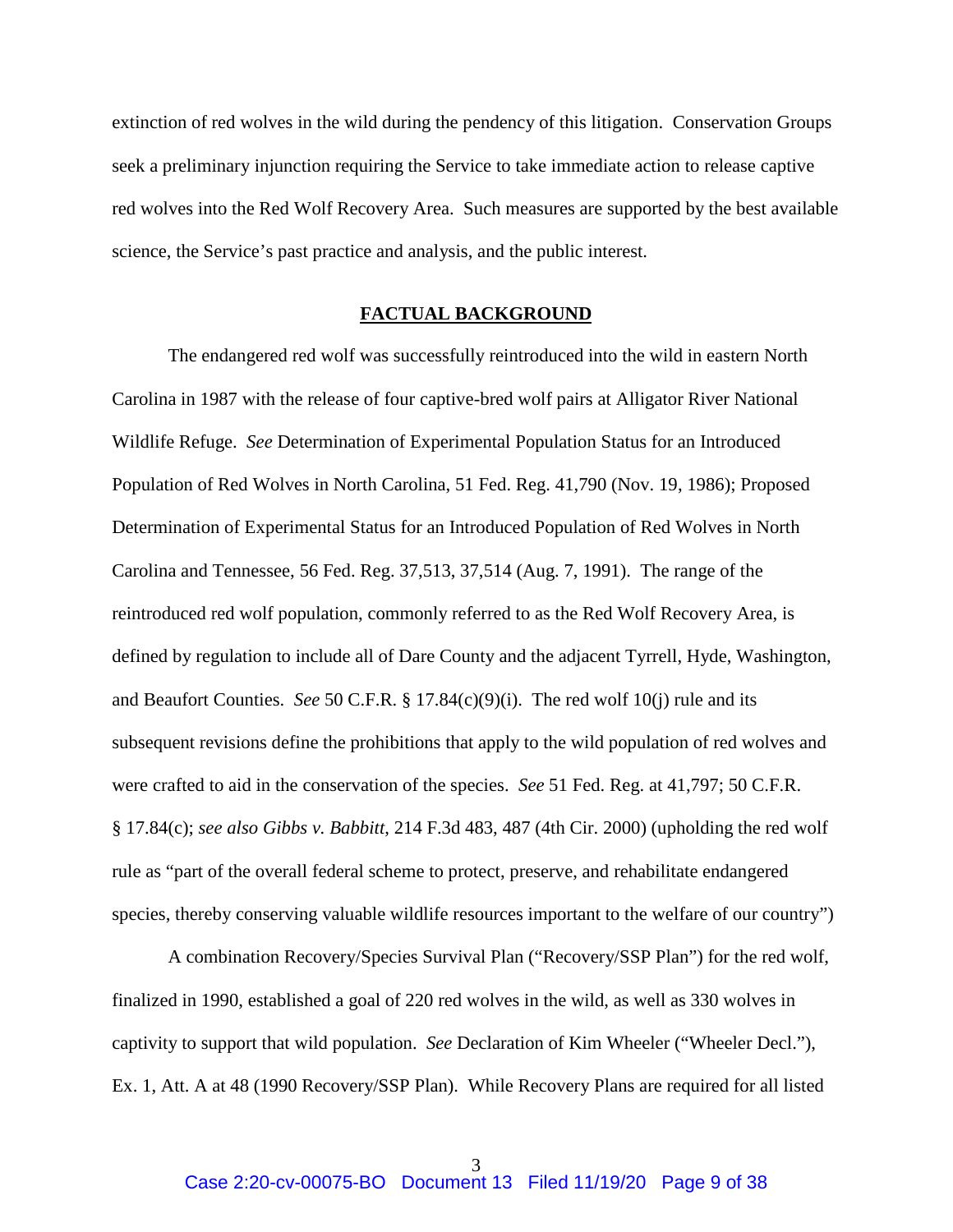species, 16 U.S.C. § 1533(f), Species Survival Plans are prepared for experimental populations that also include a significant captive component. *See* Declaration of Margaret Wilhelm ("Wilhelm Decl."), Ex. 2  $\sqrt{\ }$  6. Releasing captive red wolves to establish and maintain a wild population was integral to the Recovery/SSP Plan, and the Plan listed a specific objective of providing at least 12 animals every other year for reintroduction purposes for the first five years of the program. Wheeler Decl., Ex. 1, Att. A at 53 (1990 Recovery/SSP Plan); *see also id.* at 3 ("The primary long-range goal of the Red Wolf Recovery Program has always been to reintroduce this extinct-in-the-wild species into portions of its historic range."); *id.* at 25 ("It must be emphasized that the purpose of the captive population is to reinforce, not replace, wild populations.").

In the first five-year experimental phase of the red wolf recovery program, from September 14, 1987 through September 30, 1992, the Service released 42 wolves, including 19 adults, 1 yearling, and 22 pups, into the Red Wolf Recovery Area on 15 occasions. *See* Revision of the Special Rule for Nonessential Experimental Populations of Red Wolves in North Carolina and Tennessee, 60 Fed. Reg. 18,940, 18,940-41 (Apr. 13, 1995) (discussing history of Alligator River reintroduction project). After considering the results from the five-year experimental reintroduction and public input, the Service determined that it would "maintain the present populations [sic] at Alligator River" and "expand[] this population with reintroductions at Pocosin Lakes [National Wildlife Refuge]." *Id*. at 18,941. In doing so, the agency found:

Increasing the size of the wolf population minimizes threats to its survival. The primary factor limiting population size is the size of the reintroduction area. A larger reintroduction area would provide habitat for dispersing wolves and *provide the Service with opportunities to release additional wolves.*

*Id*. at 18,941 (emphasis added).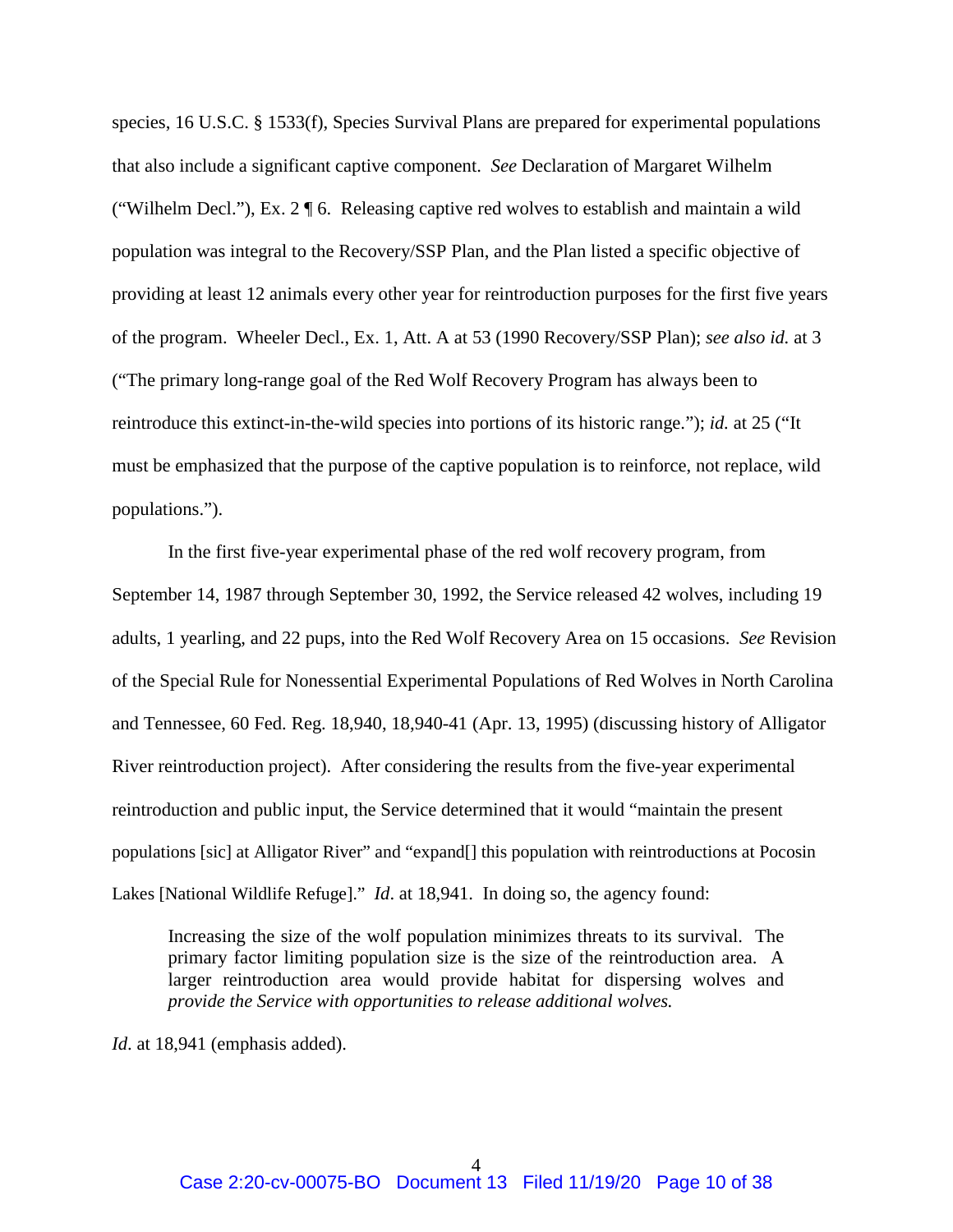From the start of red wolf releases in September 1987 until the Service's most recent captive red wolf release in April 2014, the Service released red wolves on an annual basis. *See*  Wheeler Decl., Ex. 1, Att. I at Tbl. 1 (USFWS Responses in Support of Settlement Agreement).<sup>1</sup> A total of 134 red wolves were released into the five-county Red Wolf Recovery Area, including 42 adults, 22 juveniles, and 70 pups. *See* Declaration of Ben Prater ("Prater Decl."), Ex. 3, Att. G at 3 (2015 Biological Opinion). Ninety of these were captive-born red wolves, forty were born on island propagation sites, and four were transferred from the Great Smokey Mountains National Park reintroduction site. *Id.* Red wolves were released as breeding pairs, sibling groups, family groups, or foster pups. *Id.* 

In 1999, the Service recognized hybridization with coyotes as the leading threat to red wolves. *See* Wheeler Decl., Ex. 1, Att. D at 4 (*Population and Habitat Viability Assessment Workshop for the Red Wolf* (Canis rufus) (1999)). The Service accordingly developed its Red Wolf Adaptive Management Work Plan to address the threat of hybridization and began sterilizing coyotes in the Red Wolf Recovery Area pursuant to the Plan in 2000. *See* Wheeler Decl., Ex. 1, Att. C (Red Wolf Adaptive Management Work Plans 2005-2013). Sterilized "placeholder" coyotes do not interbreed with wild red wolves, and they exclude other coyotes or hybrids from the territory they hold. *See, e.g., id.*, Att. B at 10-11 (2007 Status Review)*.* The goals of this Plan, which was updated regularly, were to "(1) reduce interbreeding between red wolves and coyotes to a level that does not threaten the long term genetic integrity of the red wolf in the wild while simultaneously (2) building and maintaining the wild red wolf population from the east to west of the NENC recovery area." Wheeler Decl., Ex. 1, Att. C at 4 (Red Wolf

 $\overline{a}$ 

<sup>&</sup>lt;sup>1</sup> The numbers reported by USFWS in this filing do not match the numbers previously reported in the 2015 Biological Opinion, *see* Prater Decl., Ex. 3, Att. G at 3, and 2016 Population Viability Analysis, *see* Prater Decl., Ex. 3, Att. L at 50, but all three documents indicate that red wolves were regularly released from captivity during this time.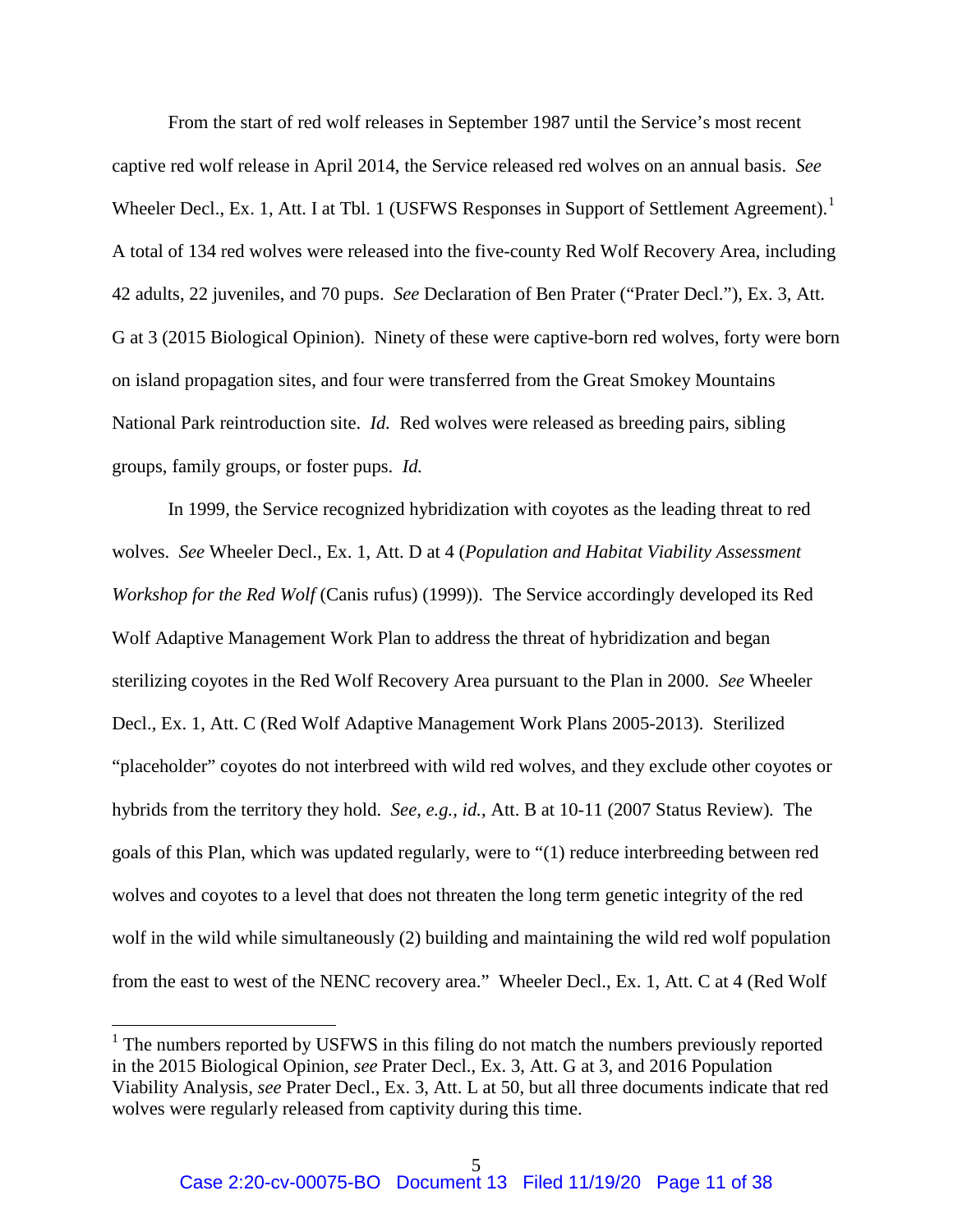Adaptive Management Work Plans 2005-2013). For fifteen years, the Service's implementation of the Red Wolf Adaptive Management Work Plan effectively addressed the threat of hybridization with coyotes by preventing genetic introgression. *See* Declaration of Dr. John Vucetich ("Vucetich Decl."), Ex. 4 ¶ 26; *id.* at Att. C at 7 (Stoskopf et al. 2005) (describing success of adaptive management).

 In its 2007 Status Review, the Service formally declared that "efforts to restore, recover and conserve [red wolves] have been remarkably successful," characterizing the wild red wolf population as "restored" with "up to nearly 130" animals. *See* Wheeler Decl., Ex. 1, Att. B at 33-34 (2007 Status Review).

#### **The Service's Suspension of Recovery Efforts**

 When the Service was consistently releasing red wolves into the wild and implementing its Red Wolf Adaptive Management Work Plan, the wild red wolf population steadily numbered over 100 wolves. Prater Decl., Ex. 3, Att. L at 14 (2016 Population Viability Analysis) (hereinafter "PVA"). During 2011-2014, for example, the Service released seven wolves from the captive population, *see id*. at 50, and sterilized and radio-collared at least 81 coyotes in the Red Wolf Recovery Area. *See* Wheeler Decl., Ex. 1 ¶ 20 (detailing sterilizations reported by USFWS); *see also id.*, Att. E (Compiled USFWS Quarterly Reports). But beginning in 2014 and without formal review or consultation, the Service ceased releasing red wolves from captivity into the wild, ceased actively attempting to manage the threat from hybridization with coyotes, and began authorizing the killing of non-problem red wolves by private landowners. *See generally Red Wolf Coal. v. U.S. Fish & Wildlife Serv*., 346 F. Supp. 3d 802, 813-14 (E.D.N.C. 2018) (hereinafter "*RWC III*") (finding USFWS in violation of Endangered Species Act).

 In November 2013, there were an estimated 100 red wolves in the Red Wolf Recovery Area; but that number fell to 50-75 red wolves in 2015, and 45-60 wolves by March 2016. *See*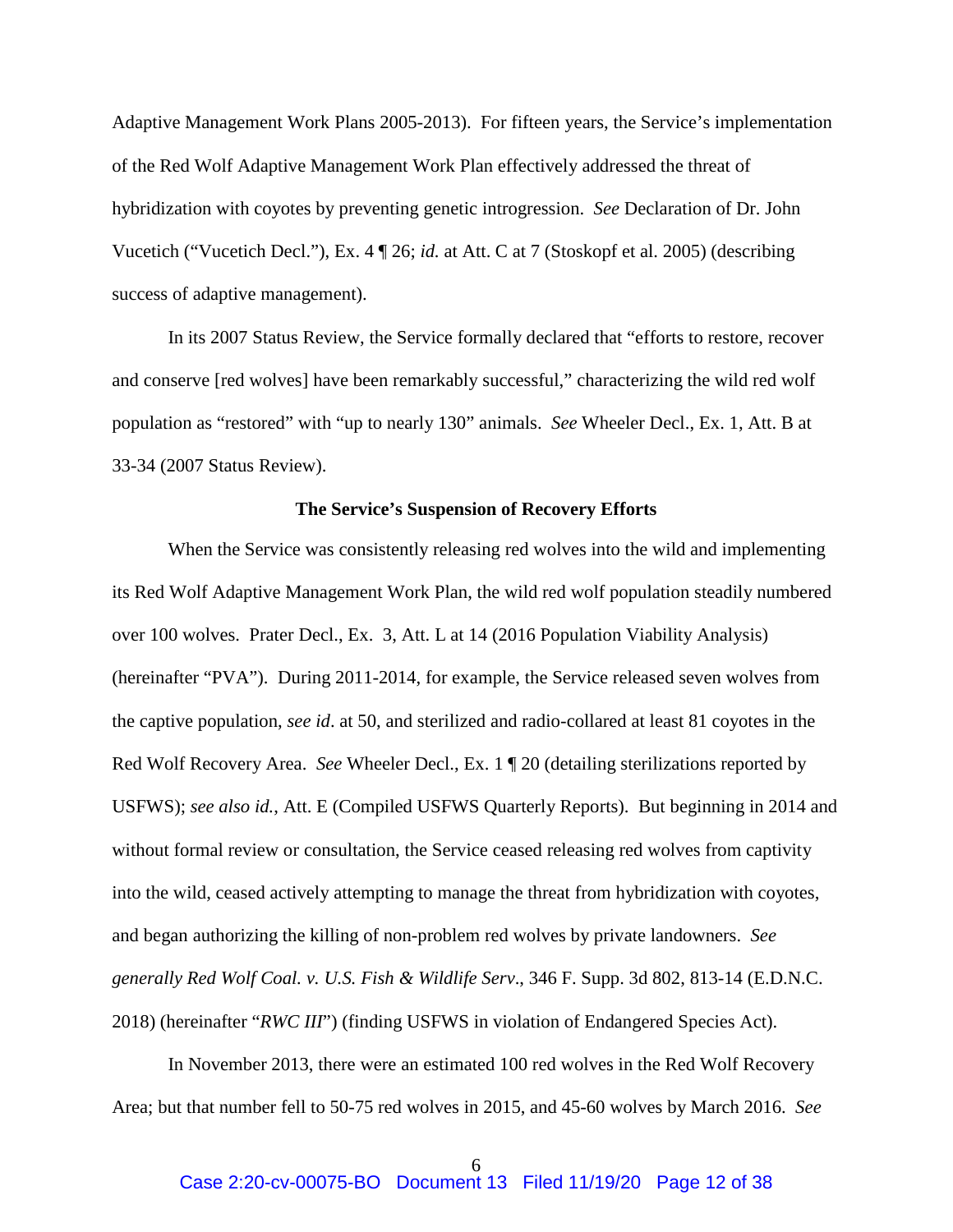*Red Wolf Coal. v. U.S. Fish & Wildlife Serv*., 210 F. Supp. 3d 796, 804 (E.D.N.C. 2016) (hereinafter "*RWC II*") (granting injunction against USFWS). "Such rapid population decline has been described as a catastrophic indicator that the wild red wolf population is in extreme danger of extinction." *Id*. By June 2018, the wild red wolf population was down to 24 known animals. *See* Proposed Replacement of the Regulations for the Nonessential Experimental Population of Red Wolves in Northeastern North Carolina, 83 Fed. Reg. 30,382, 30,388 (June 28, 2018).

In November 2018, this Court found that Defendants' abandonment of known conservation measures and the resulting decline in the population violated the Endangered Species Act ("ESA"), and accordingly enjoined Defendants from "taking red wolves, either directly or by landowner authorization . . . without first demonstrating that such red wolves are a threat to human safety or the safety of livestock or pets." *See RWC III*, 346 F. Supp. 3d at 815. The Court also issued declaratory relief, finding that, among other violations, Defendants violated Section 7(a)(l) of the ESA, 16 U.S.C. § 1536(a)(l), by failing to administer the red wolf recovery program in furtherance of the purposes of the ESA, and Defendants violated Section 7(a)(2) of the ESA, 16 U.S.C. § 1536(a)(2), by failing to ensure that its current implementation of the red wolf rule was not likely to jeopardize the continued existence of the red wolf. *Id.*

#### **The Service's New Policy Prohibiting Red Wolf Releases**

For the past 24 months since the Court's ruling, the Service has not released any captive wolves into the wild population and has not resumed its implementation of the Red Wolf Adaptive Management Work Plan. *See* Wheeler Decl., Ex. 1 ¶¶ 17, 19-20; Prater Decl., Ex. 3 ¶¶ 25-26; *see also* Wheeler Decl., Ex. 1, Att. M (2019 Governor Cooper letter to USFWS asking the Service to resume these measures). To the contrary, the Service now claims that the red wolf 10(j) rule "limit[s] the number of red wolves that can be released on the landscape" and does not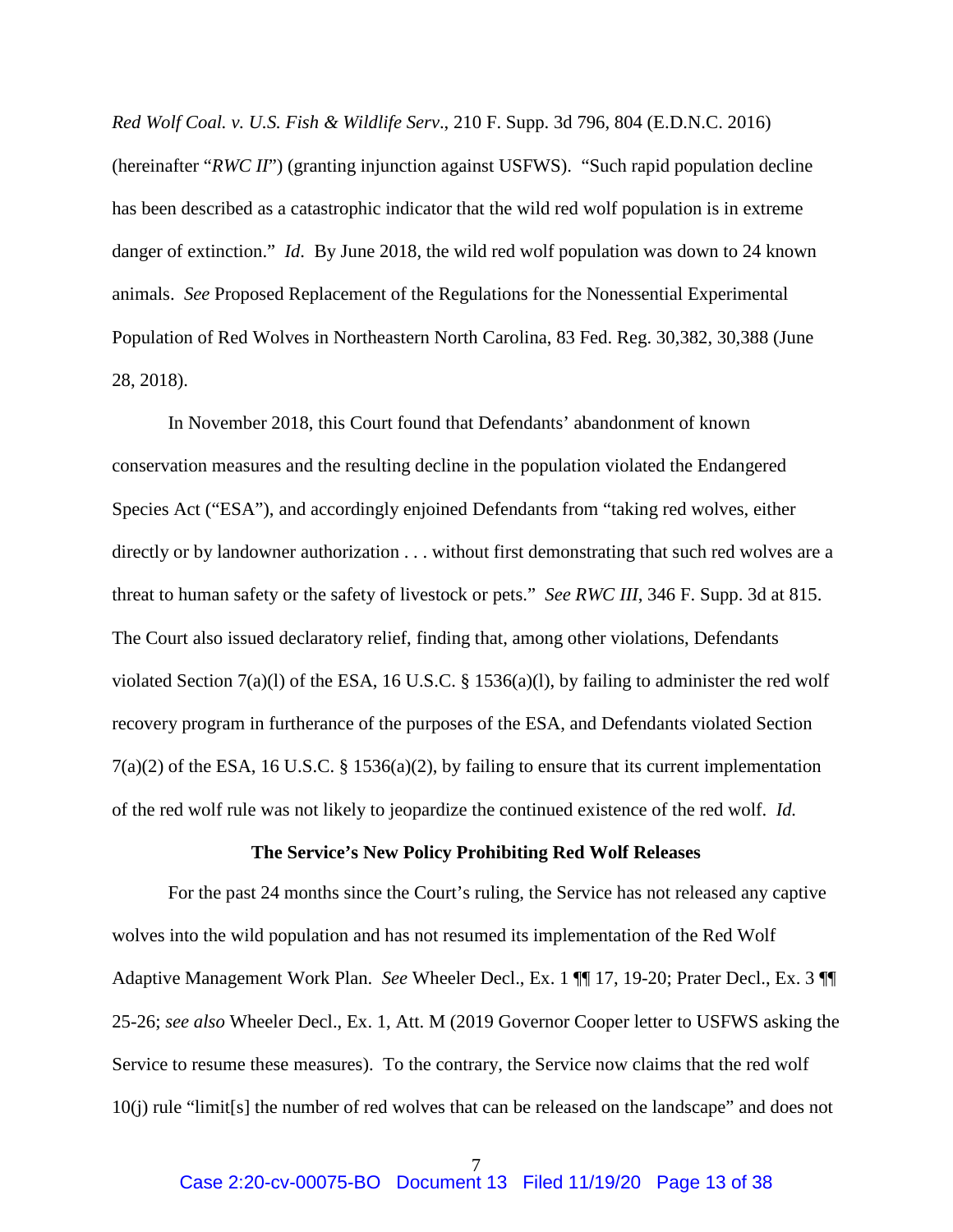"explicitly incorporate Red Wolf Adaptive Management Work Plan [] activities." 83 Fed. Reg. at 30,384-85.

These claims first appeared publicly in the preamble to the Service's June 2018 proposed revision to the red wolf rule, published during the pendency of the prior litigation. *Id*. There, the Service stated that the current rule did not permit additional releases of red wolves beyond the first 12 wolves that had been released in 1987. *Id.* at 30,385. The Service did not cite to any language in the 1995 rule revision, or any other source, as the basis for this assertion, nor did it acknowledge the previous 134 wolves that had been released in the Red Wolf Recovery Area since 1987, or attempt to reconcile this claim with the 1990 SSP/Recovery Plan. *Id.*; Prater Decl., Ex. 3, Att. G at 3 (2015 Biological Opinion) (release history); Wheeler Decl., Ex. 1, Att. A at 53 (providing for the release of 12 wolves every other year for the first 5 years). Since June 2018, the Service has abided by this policy and repeatedly asserted that it is not permitted to release captive red wolves into the Red Wolf Recovery Area. *See* Prater Decl., Ex. 3 ¶¶ 24, 29- 30; *id.*, Atts. H, I (Decision Memoranda); Wheeler Decl., Ex. 1 ¶¶ 12, 16-17.

 In internal agency communications discussing the transfer of a wolf from St. Vincent National Wildlife Refuge to Alligator River National Wildlife Refuge in the winter of 2019- 2020, USFWS Raleigh Field Supervisor Pete Benjamin stated:

I toyed with the idea of trying to explain why we can move wolves from St. Vincent, but not the SSP [captive population], but I can't do it. The strongest rationale is that paragraph  $c(5)(iv)$  of the 1995 rule states that we can "move an animal for genetic purposes", and unlike the other take provisions in the rule this paragraph does not specifically limit the authorized take to the NEP [Recovery] area. So, when considering this paragraph in light of the overall structure of the rule and the phrasing of the other paragraphs authorizing take, I'd say that this paragraph provides the authority to move animals from St. Vincent to ARNWR for genetic purposes. Of course, it also provides the authority for us to move an animal anywhere for genetic purposes. So, I decided to just let it go.

Prater Decl., Ex. 3, Att. C at 3 (Aug. 6, 2019 email from Pete Benjamin).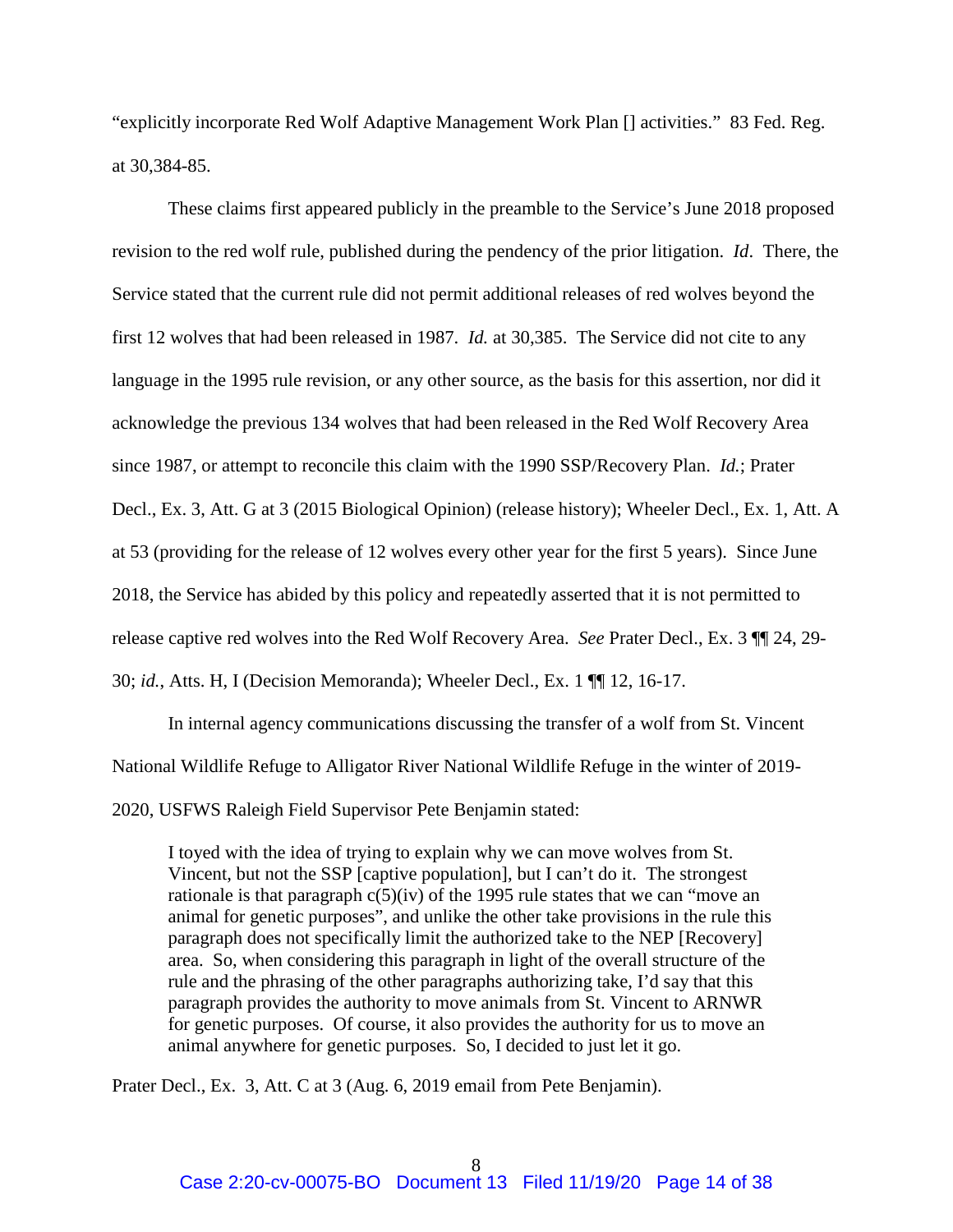Now, only seven known red wolves remain in the wild—a 70% decrease from only 2 years ago. *See, e.g.*, Prater Decl., Ex. 3 ¶ 23; Wheeler Decl., Ex. 1, Att. G (October 2020 Call Notes). The Service has sterilized only eight coyotes in total during that time, and has not reinstated adaptive management or implemented any program to control coyote hybridization. *See* Wheeler Decl., Ex. 1 , Att. L (USFWS Supplemental Responses from Aug. 7, 2020 Hearing). In 2019, for the first time in the history of the North Carolina reintroduction, no wild red wolf pairs bred and no wild red wolf pups were born. *See* Wheeler Decl., Ex. 1, Att. H (USFWS January 2020 Call Notes). Again in 2020, no red wolf pairs bred or produced litters. *See* Wheeler Decl., Ex. 1, Att. F (July 2020 Call Notes); Vucetich Decl., Ex. 4 ¶ 19 ("The absence of any breeding pairs is very disturbing and indicates that something is very wrong with how the wild population is being managed, perhaps having been allowed to become too small to facilitate pair-bonding.").

#### **STANDARD OF REVIEW**

Generally, "[a] plaintiff seeking a preliminary injunction must establish [1] that he is likely to succeed on the merits, [2] that he is likely to suffer irreparable harm in the absence of preliminary relief, [3] that the balance of equities tips in his favor, and [4] that an injunction is in the public interest." *Winter v. Natural Res. Def. Council*, 555 U.S. 7, 20 (2008); *see also Pashby v. Delia*, 709 F.3d 307, 320-21 (4th Cir. 2013).

 The purpose of a preliminary injunction is ordinarily to "preserve the status quo until the rights of the parties can be fairly and fully investigated and determined by strictly legal proof and according to the principles of equity." *Wash. Cnty., N.C. v. U.S. Dep't of the Navy*, 317 F. Supp. 2d 626, 631 (E.D.N.C. 2004) (citation omitted). The Fourth Circuit has determined that a mandatory preliminary injunction is proper where relief is "necessary both to protect against irreparable harm *in a deteriorating circumstance created by the defendant* and to preserve the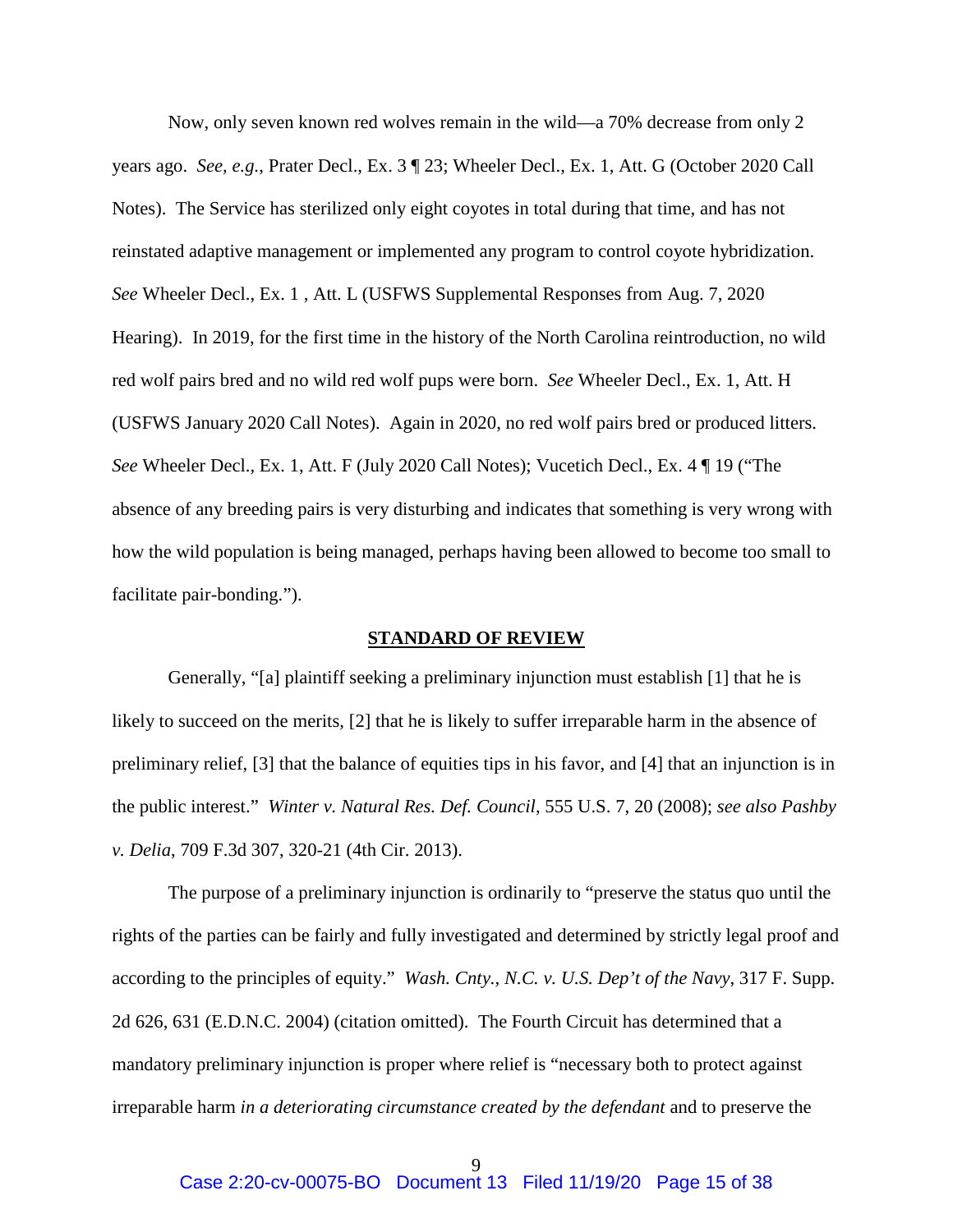court's ability to enter ultimate relief on the merits of the same kind." *In re Microsoft Corp. Antitrust Litig.*, 333 F.3d 517, 526 (4th Cir. 2003) (emphasis added), *abrogation on other grounds recognized in Bethesda Softworks, LLC v. Interplay Entm't Corp.,* 452 F. App'x 351, 353-54 (4th Cir. 2011); *see also Wetzel v. Edwards,* 635 F.2d 283, 286 (4th Cir.1980) (finding mandatory preliminary injunctions proper "in those circumstances when the exigencies of the situation demand such relief").

 In applying the standard for a preliminary injunction, the Court should be mindful that Congress has clearly spoken "in favor of affording endangered species the highest of priorities." *Am. Rivers v. U.S. Army Corps of Eng'rs*, 271 F. Supp. 2d 230, 249 (D.D.C. 2003) (quoting *Tenn. Valley Auth. v. Hill* ("*TVA*"), 437 U.S. 153, 194 (1978)). The "incalculable" harm from the loss of an endangered species and the "overwhelming need to devote whatever effort and resources [are] necessary to avoid further diminution of national and worldwide wildlife resources" tips heavily in favor of protecting endangered species when considering the balance of harms and the public interest. *Id.* at 261 (quoting *TVA*, 437 U.S. at 177); *see also*, *Nat'l Wildlife Fed'n v. Nat'l Marine Fisheries Serv.*, 422 F.3d 782, 796 (9th Cir. 2005) (hereinafter "*NWF v. NMFS I*") (upholding affirmative relief directing the National Marine Fisheries Service to provide water spill over specified dams to prevent irreparable harm to juvenile chinook salmon).

#### **ARGUMENT**

Plaintiffs seek a preliminary injunction to require the Service to release red wolves from the captive population into the Red Wolf Recovery Area to ensure that the wild red wolf population does not continue its march toward extinction during the pendency of this litigation. With only seven known animals currently in the wild, and no reproduction for the past two years, the loss of the wild population is imminent. *See* Vucetich Decl., Ex. 4 ¶ 36 ("We are about to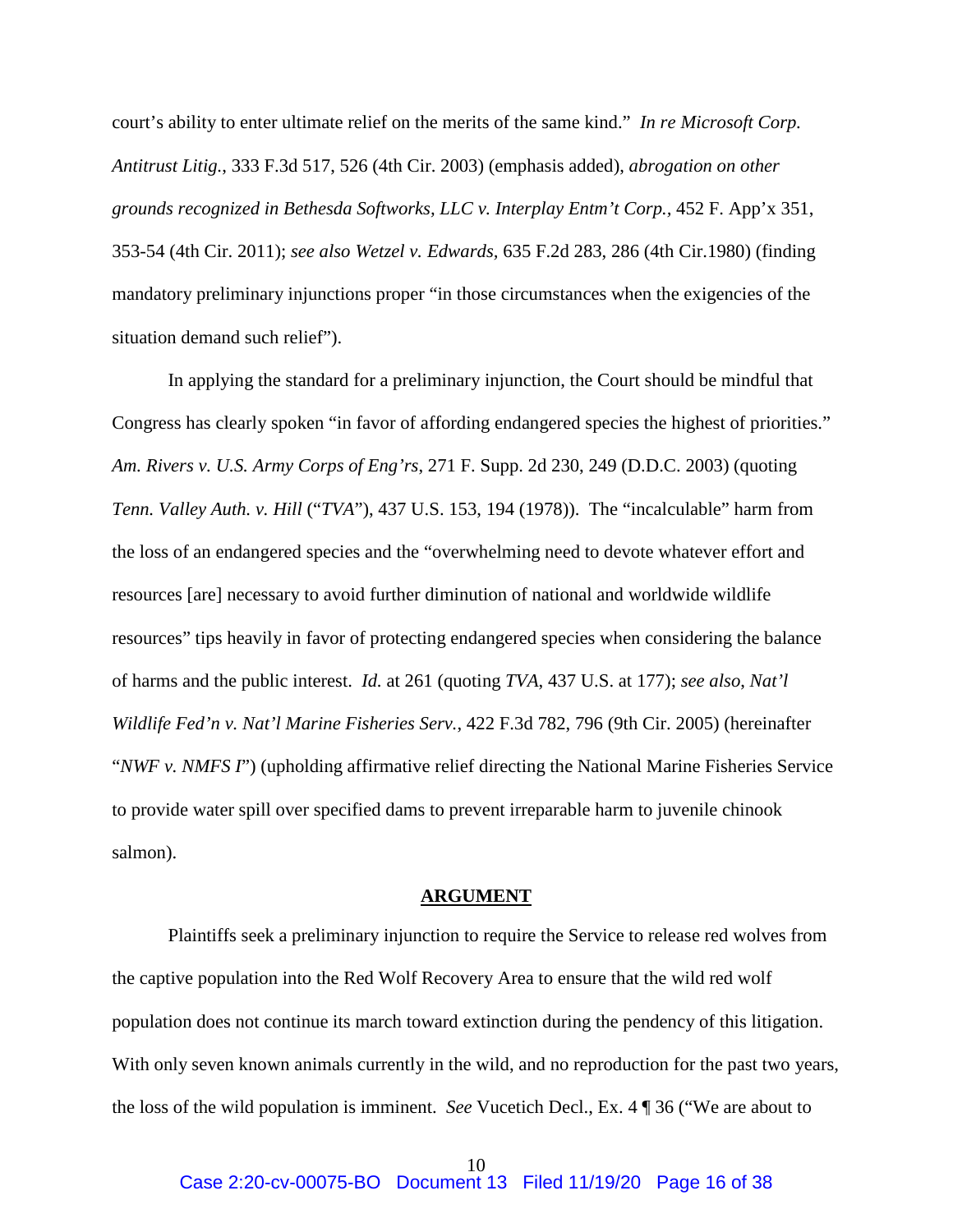lose the red wolf population in the wild."). Indeed, the current population level is a fraction of what it was two years ago, the last time the Parties were before this Court. *See RWC III,* 346 F. Supp. 3d at 805 (estimated population as low as 40 wolves in April 2018). This Court should prevent the extinction of the red wolf in the wild by requiring USFWS to temporarily resume the release of red wolves from the captive breeding program *specifically designed for that purpose*, which it successfully undertook for 27 years, and which the agency itself has admitted is essential to the conservation of the species. Plaintiffs meet the standard for a preliminary injunction given their likelihood of success on the merits of their claims that the Service is violating the ESA and the Administrative Procedure Act ("APA"), the irreparable harm they will suffer if the red wolf continues on its catastrophic decline, and the strong public interest in protecting the red wolf from the Service causing its imminent extinction in the wild. As stated in the attached declaration from Dr. John Vucetich, "Actions need to be taken right now to save the wild red wolf population." Vucetich Decl., Ex. 4 ¶ 32. *See also id*. ¶ 23 ("Bolstering the abundance in the immediate, near-term is key to helping the population persist in the short-term as well as getting the population to where it can have reproducing breeding pairs in the longterm." $)$ .<sup>2</sup>

 $\overline{a}$ 

 $2$  Plaintiffs, who have members who regularly look for, observe, study, and appreciate red wolves in the wild, and whose ability to engage in these activities is compromised by the Service's harm to red wolves, have standing to bring this suit. *See generally* Wheeler Decl., Ex. 1; Prater Decl., Ex. 3; Beeland Decl., Ex. 5; Hancock Decl., Ex. 6; MacAllister Decl., Ex. 7; Wilcox Decl., Ex. 8; *see also Friends of the Earth v. Laidlaw Envtl. Serv.*, 528 U.S. 167, 183 (2000) ("[E]nvironmental plaintiffs adequately allege injury in fact when they aver that they use the affected area and are persons for whom the aesthetic and recreational values of the area will be lessened by the challenged activity.") (citations omitted); *Lujan v. Defenders of Wildlife*, 504 U.S. 555, 562-63 (1992) ("Of course, the desire to use or observe an animal species, even for purely esthetic purposes, is undeniably a cognizable interest for purpose of standing."); *Japan Whaling Ass'n v. Am. Cetacean Soc'y*, 478 U.S. 221, 230, n. 4 (1986) (finding that plaintiffs who engaged in "whale watching and studying" had standing to challenge activity that killed whales).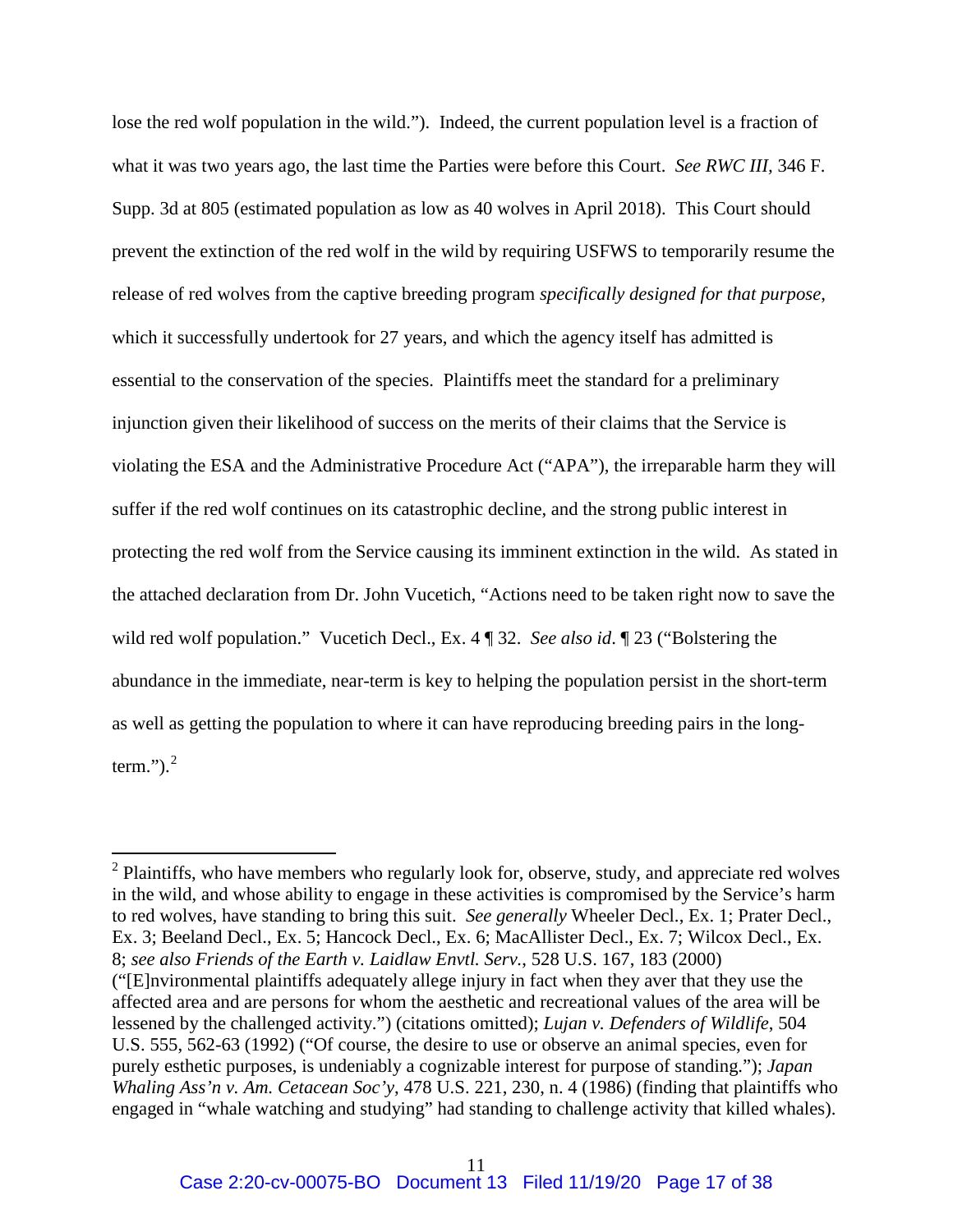#### **I. Plaintiffs Are Likely to Succeed on the Merits of Their Claims.**

The ESA embodies Congress's "plain intent" to "halt and reverse the trend toward species extinction, whatever the cost" and is considered "the most comprehensive legislation for the preservation of endangered species ever enacted by any nation." *TVA*, 437 U.S. at 180, 184. The Fourth Circuit has declared that the "overall federal scheme [of the ESA is] to protect, preserve, and rehabilitate endangered species, thereby conserving valuable wildlife resources important to the welfare of our country." *Gibbs*, 214 F.3d at 492. Specifically noting the red wolf's experimental status, the Fourth Circuit stated that "it would be perverse indeed if a species nearing extinction were found to be beyond Congress's power to protect" it. *Id.* at 498.

As explained below, Plaintiffs are likely to succeed on the merits of their claims that the Service is violating ESA Sections  $7(a)(1)$  and  $7(a)(2)$ , 16 U.S.C. §§ 1536(a)(1) and (a)(2), by failing to use its authorities to carry out a program for the conservation of the red wolf and failing to insure that its actions are not likely to jeopardize the continued existence of the red wolf. Indeed, despite this Court's November 2018 determination that the Service violated Sections  $7(a)(1)$  and  $7(a)(2)$  when it halted red wolf releases and coyote sterilizations and failed to replace them with any comparable conservation measures, *see RWC III*, 346 F. Supp. 3d at 815, the Service has gone on to commit further ESA violations over the past two years by binding itself to new policies and practices preventing necessary conservation efforts. Furthermore, Plaintiffs are likely to succeed on the merits of their claim that the Service's new policy prohibiting the release of red wolves from captivity, despite having released 90 wolves directly from the captive population over a span of 27 years, *see* Prater Decl., Ex. 3, Att. G at 3 (2015 Biological Opinion), is arbitrary and capricious under the APA, 5 U.S.C. §§ 553, 706.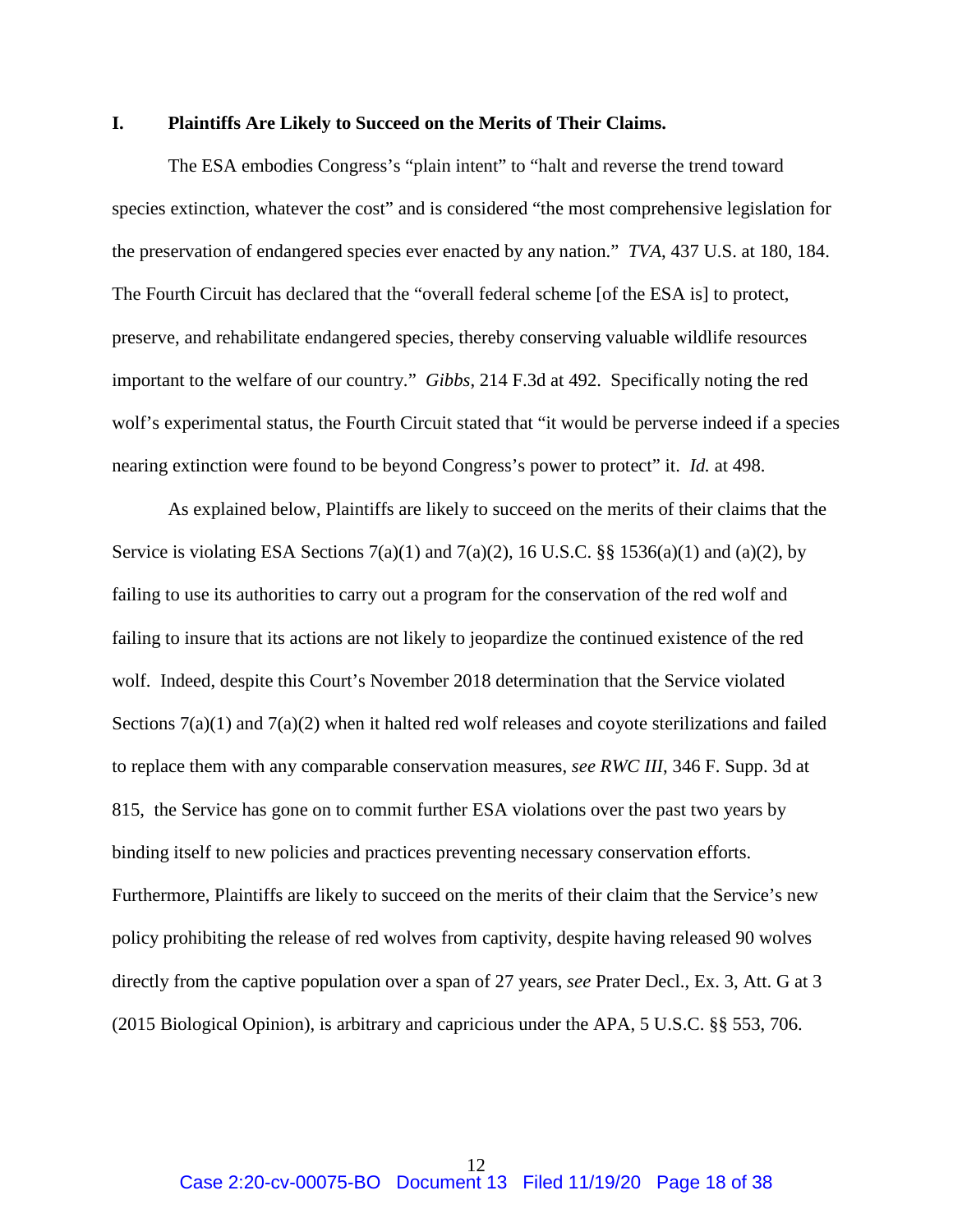# **A. The Service Is Violating the Endangered Species Act's Requirements to Ensure That Its Actions Are Not Likely to Jeopardize the Continued Existence of the Red Wolf.**

ESA Section  $7(a)(2)$  imposes a substantive obligation on agencies to insure that any actions they authorize, fund, or carry out are not "likely to jeopardize the continued existence of any endangered species or threatened species." 16 U.S.C. § 1536(a)(2). This duty is ongoing, *see, e.g.*, *Cottonwood Envtl. Law Ctr. v. U.S. Forest Serv.*, 789 F.3d 1075, 1087–88 (9th Cir. 2015) (agency has continuing obligation to fulfill Section 7 duties). While this duty is most often satisfied by undergoing interagency consultation, 16 U.S.C. § 1536(a)(2), the action agency is ultimately bound by the substantive duty articulated in the statute. *See, e.g.*, *Fla. Key Deer v. Paulison*, 522 F.3d 1133, 1138 (11th Cir. 2008) (describing Section 7(a)(2)'s separate procedural and substantive obligations); *Defs. of Wildlife v. Martin*, 454 F. Supp. 2d 1085, 1094-95 (E.D. Wash. 2006) ("Section 7(a)(2) of the ESA imposes a substantive duty" that "has been characterized as a 'do-no-harm obligation' on agencies when their own actions could cause harm to an endangered species.").

As discussed above, in June 2018, the Service publicly announced for the first time a new policy claiming that it was barred from releasing wolves from the captive population into the wild in North Carolina. *See* 83 Fed. Reg. at 30,385. Although the agency had suspended releases in 2015 while it reviewed the Red Wolf Recovery Program, it never stated that this action was anything other than temporary, nor had it claimed that such action was required by regulations that had been in place since 1986. *See* Wheeler Decl. Ex. 1, Att. J (June 2015 Press Release announcing the Service's temporary suspension during the program review, which it expected to complete by the end of 2015); *id.*, Att. K (2015 Dohner memo discussing change to legal interpretation of red wolf rule take provision, but not releases). Indeed, the Service's announcement of this new policy directly conflicted with 27 years of consistent agency practice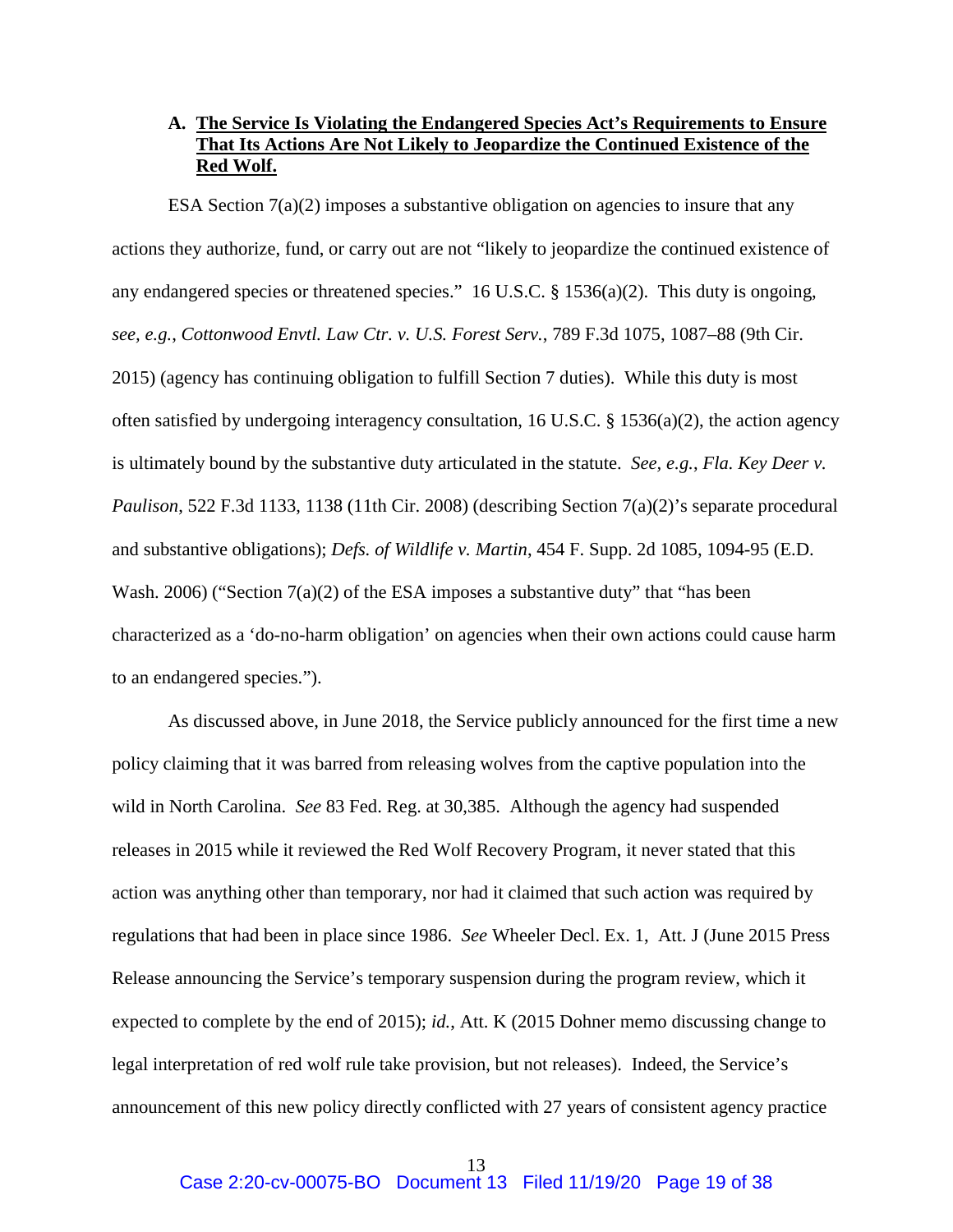of releasing wolves from captivity. *See* Wheeler Decl., Ex. 1, Att. I at Tbl. 1 (USFWS Responses in Support of Settlement Agreement) (table of release history). At the same time, the agency also stated in the 2018 Federal Register notice that it was now interpreting its current rule as not authorizing the successful Red Wolf Adaptive Management Work Plan it had implemented for 15 years. 83 Fed. Reg. at 30,384.

These fundamental shifts in agency policy and practice constitute agency actions under Section 7 of the ESA. *See* 50 C.F.R. § 402.02 (defining "action" to include "all activities or programs of any kind authorized, funded, or carried out . . . by Federal agencies"). Courts have routinely recognized Congress's intention that "action" under the ESA be read broadly. *See, e.g.*, *All. for the Wild Rockies v. U.S. Dep't of Agric.*, 772 F.3d 592, 598-99 (9th Cir. 2014) (highlighting Congress's intent that "agency action" have broad meaning under ESA). The Service's policy changes thus trigger the agency's Section 7 duty to insure against jeopardy. *See Lane Cty. Audubon Soc'y v. Jamison*, 958 F.2d 290, 293 (9th Cir. 1992) (holding an agency's self-described "voluntarily created policy statement" to be an action for purposes of Section 7(a)(2)); *Karuk Tribe of Cal. v. U.S. Forest Serv.*, 681 F.3d 1006, 1021 (9th Cir. 2012) (cataloging agency actions triggering Section 7). *See also* Wheeler Decl., Ex. 1, Att., K (2015 Dohner memo discussing the need for ESA and National Environmental Policy Act compliance for other red wolf implementation changes).

Here, the Service unsurprisingly made no effort to comply with its procedural obligations to consult under the ESA as the agency and its commissioned scientists had already found on multiple occasions that its actions would, in fact, jeopardize the continued existence of the species. *See, e.g.,* 83 Fed. Reg. at 30,382 (preamble to the Service's 2018 proposed replacement 10(j) rule, stating that "the release of animals from the captive population into the nonessential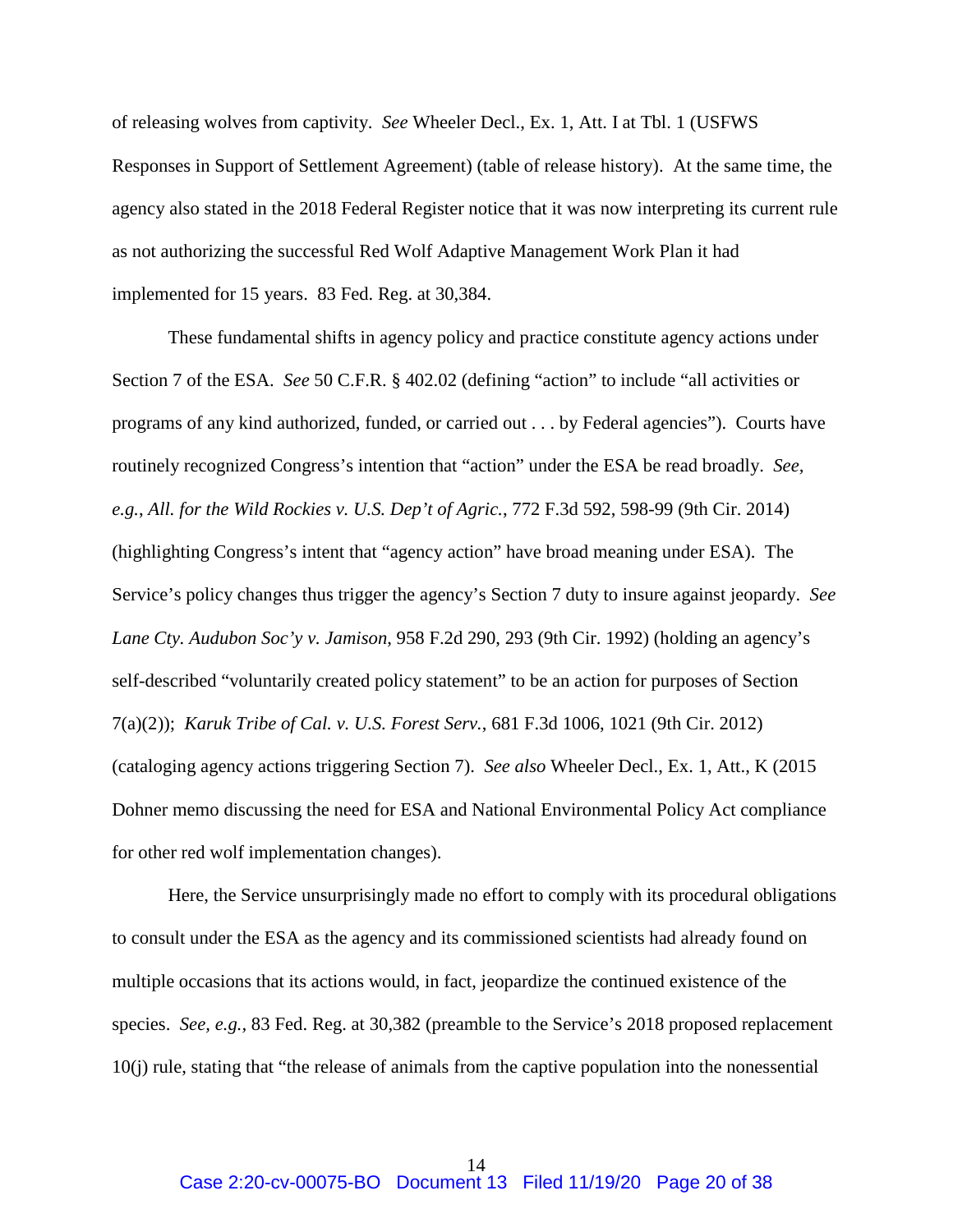experimental population . . . is vital to maintaining a genetically healthy population"); Prater Decl., Ex. 3, Att. L at 3 (PVA) ("Current conditions, without releases from the SSP or improvements to [] vital rates, will result in extinction of the only remaining wild population of red wolves . . . [in] as soon as 8 years."); *id.*, Att. F at 21 (2018 Draft EA) (under current management "the wild red wolf population would likely continue to decrease and would likely become extirpated within between 8 and 40 years"). Indeed, between the Service's new policy barring releases and the Service's new claim that adaptive management is not allowed by the current regulation, the agency appears to be intentionally abandoning the red wolf in the wild. *See* Vucetich Decl., Ex. 4 ¶ 35 ("The actions and inactions of the Fish and Wildlife Service evidence the agency's abandonment of conservation and recovery of the red wolf and appear consistent with managing the population to extinction.").

Under Section  $7(a)(2)$ , the Service must ensure that its actions, and any actions it funds or authorizes, do not jeopardize the continued existence of the red wolf. The Service has failed to do this and is instead actively managing the wild population for extinction. *See, e.g.*, Vucetich Decl., Ex. 4 ¶ 36 ("We are about to lose the red wolf population in the wild and its loss would be a grave setback to red wolf recovery; red wolf recovery in the wild would have to start from scratch.").

### **B. The Service Is Violating the Endangered Species Act's Requirements to Carry Out Programs for the Conservation and Recovery of the Red Wolf.**

The Service's failure to reinstate its proven conservation measures of captive red wolf releases and coyote sterilizations, or to undertake any comparable conservation measures to save the wild red wolf population from extinction, also violates Section  $7(a)(1)$  of the ESA.

Section 7(a)(1) of the ESA imposes an affirmative obligation on the Service to "utilize [all] programs in furtherance of the purposes of [the ESA]" and utilize its authorities in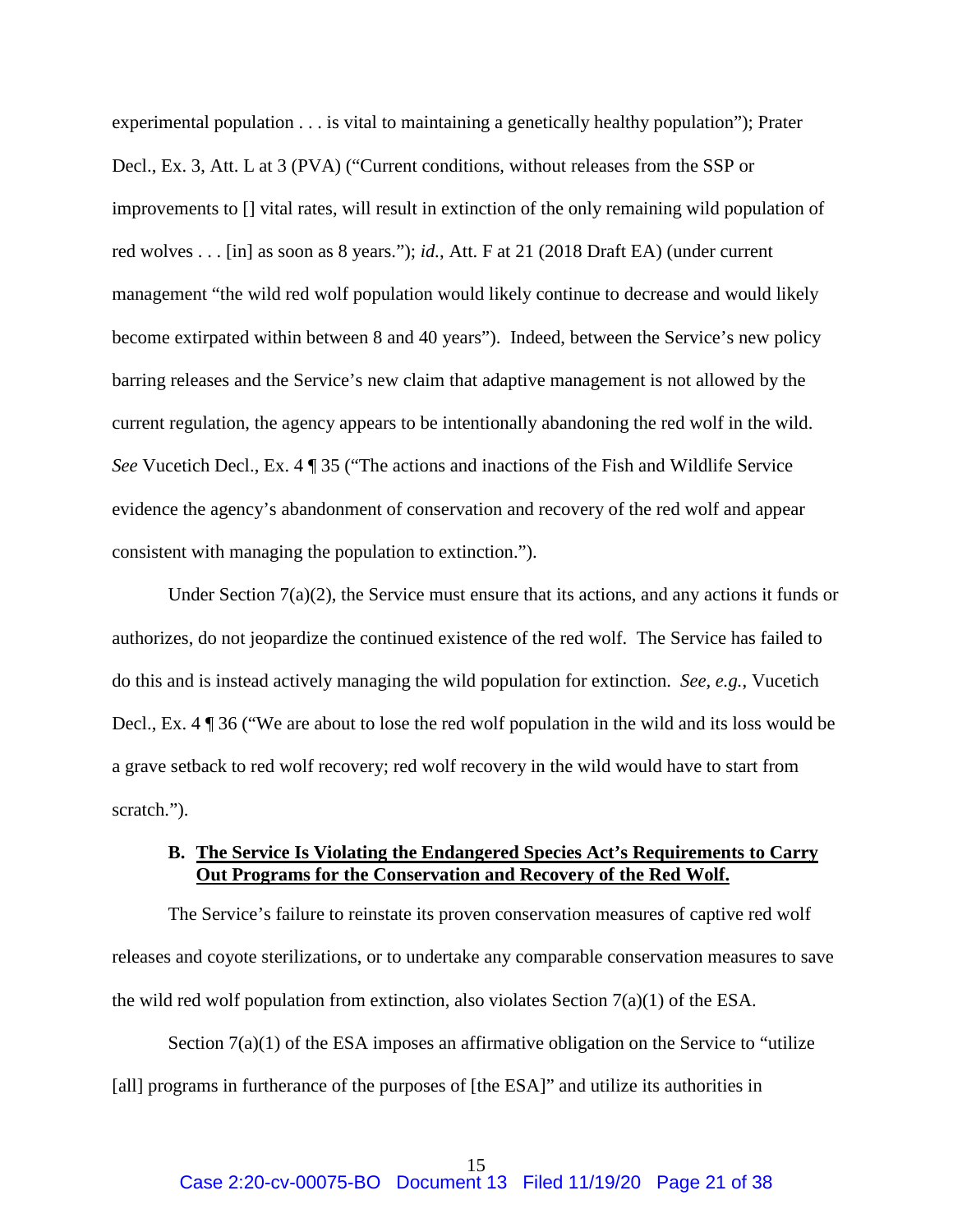furtherance of the purposes of the ESA "by carrying out programs for the conservation of endangered species and threatened species." 16 U.S.C. § 1536(a)(1)*; see Carson-Truckee Water Conservancy Dist. v. Clark*, 741 F.2d 257, 261-62 (9th Cir. 1984) (observing that Section 7(a)(1) "specifically directs that the Secretary 'shall' use programs administered by him to further the conversation purposes of the ESA" and reading Section  $7(a)(1)$  in the context of the entire act to show the ESA mandates that "the Secretary actively seeks to conserve endangered species"); *Sierra Club v. Glickman*, 156 F.3d 606, 615-16 (5th Cir. 1998) (stating Congress imposed a duty on all federal agencies to use all necessary methods to recover listed species). "Conserve," in turn, is defined as "to use . . . all methods and procedures which are necessary to bring any endangered species or threatened species to the point at which the measures provided pursuant to [the ESA] are no longer necessary." 16 U.S.C. § 1532.

Applied here, Section  $7(a)(1)$  of the ESA requires the Service to use its authorities to promote red wolf recovery by carrying out programs for the conservation of the species. 16 U.S.C. § 1536(a)(1)*; see RWC III*, 346 F. Supp. 3d at 813-14 (Section 7(a)(1) applies to USFWS management of red wolves). "[W]hile agencies might have discretion in selecting a particular program to conserve . . . they must in fact carry out a program to conserve, and not an 'insignificant' measure that does not, or is not reasonably likely to, conserve endangered or threatened species." *Fla. Key Deer v. Paulison*, 522 F.3d at 1147*; see also Glickman*, 156 F.3d at 617 ("A mission agency's discretion to make the final substantive decision under its program authorities does not mean that the agency has unlimited, unreviewable discretion [under Section  $7(a)(1)$ ].").

As this Court found in *RWC III*, the Service is not currently carrying out any program for the conservation of the red wolf, even while the wild red wolf population vanishes before its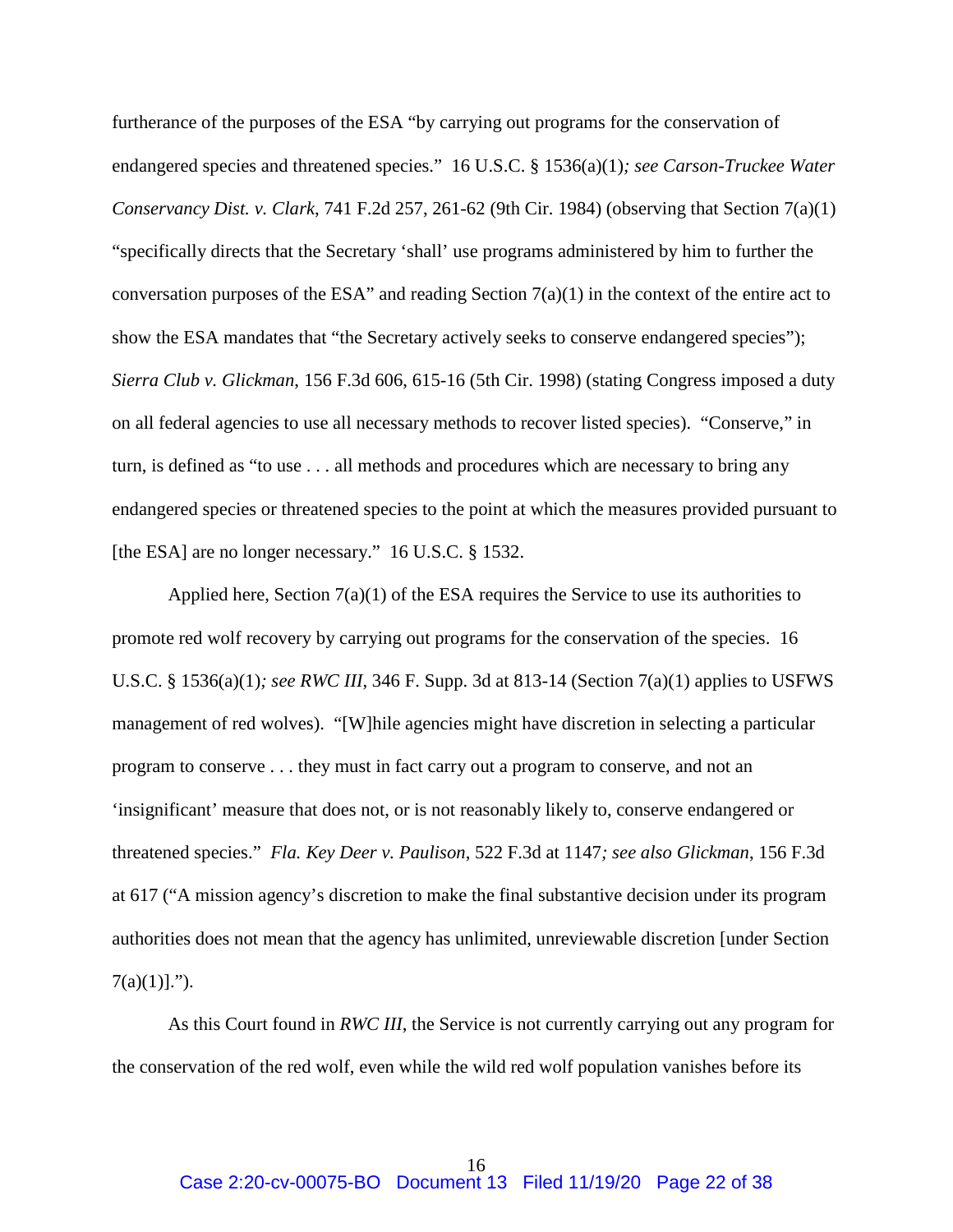eyes. 346 F. Supp. 3d at 814. To the contrary, the Service has now committed to *prohibit* any captive releases, which it knows to be essential to red wolf survival, even in the short term, *see*  83 Fed. Reg. at 30,391 ("evidence indicates that continuing additional releases are necessary to maintain the size and genetic health of the population"), and refuses to implement the Red Wolf Adaptive Management Work Plan that it successfully implemented for fifteen years. *See* Prater Decl., Ex. 3 ¶ 26; Vucetich Decl., Ex. 4 ¶ 27 ("The success of the previous adaptive management program makes me concerned that the agency is choosing not to succeed here and now."); *id.*, Att. B at 10 (Expert Report).

 The handful of isolated actions that the Service has taken in the past two years does not amount to a *program* to conserve the red wolf. Pursuant to its new policy against releases from captivity, the Service has not released a single wolf from the captive population into the wild in the past two years. Nevertheless, the Service transferred a single red wolf from St. Vincent National Wildlife Refuge to Alligator River National Wildlife Refuge in early 2020. *See* Wheeler Decl., Ex. 1, Att. H (USFWS January 2020 Call Notes); Prater Decl., Ex. 3 ¶ 30; *see also id.*, Att. C (Aug. 6, 2019 email from Pete Benjamin). When the PVA assessed similar scenarios, it found them insufficient to provide for the persistence of the species in the wild, let alone its conservation and recovery. *See generally*, Prater Decl., Ex. 3, Att. L at 3 (PVA). Furthermore, the Service has only once sterilized coyotes since 2018, when USFWS sterilized eight coyotes trapped on and released onto Alligator River National Wildlife Refuge in February 2020. *See* Wheeler Decl., Ex. 2, Att. L (USFWS Supplemental Responses from Aug. 7, 2020 Hearing) (eight coyotes sterilized in total since 2018); Wheeler Decl., Ex. 1 ¶ 20 (eight coyotes sterilized in February 2020). Again, the 2016 Population Viability Analysis found that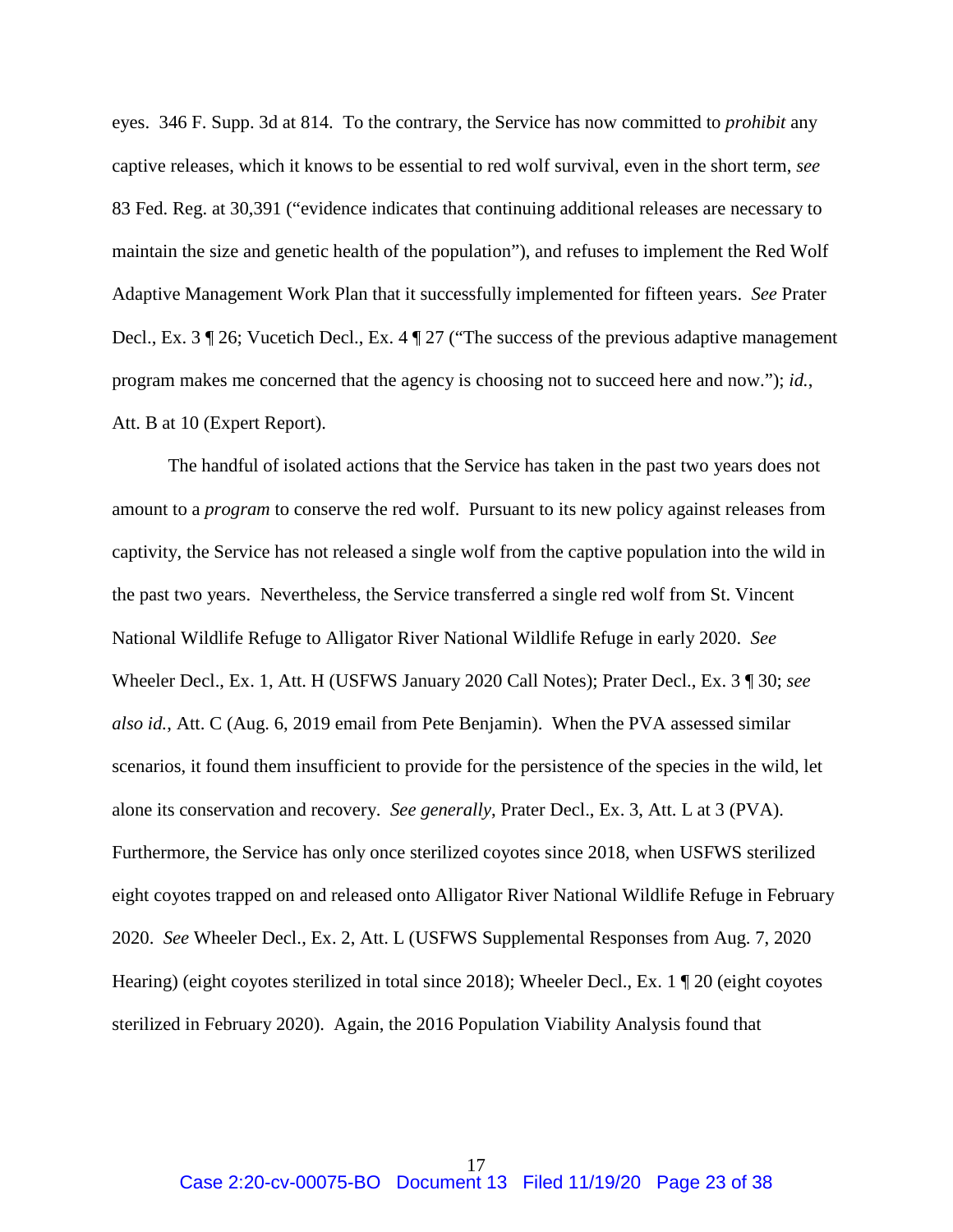improvements to the wild population's vital rates, such as through reduced hybridization, are essential to counteract the wild population's decline. *See* Prater Decl., Ex. 3, Att. L at 21 (PVA).

By contrast, when the Service was actually implementing the Red Wolf Recovery Program to conserve and recover the red wolf, from 1987-2014, it took a multi-pronged and systematic approach. This program included annual releases of red wolves into the Red Wolf Recovery Area—totaling 134 releases by 2014, *see* Prater Decl., Ex. 3, Att. G at 3 (2015 Biological Opinion)—and adaptive management of coyotes under the Red Wolf Adaptive Management Work Plan. *See* Wheeler Decl., Ex. 1, Att. C (Red Wolf Adaptive Management Work Plans 2005-2013); Vucetich Decl.¶ 26. Pursuant to the Adaptive Management Work Plan, the Service sterilized and radio-collared at least 81 coyotes in 2011-2014 alone. *See* Wheeler Decl., Ex. 1 ¶ 20 (detailing sterilizations reported by USFWS); *see also id.*, Att. E (Compiled USFWS Quarterly Reports).

The Service is violating ESA Section  $7(a)(1)$  by failing to provide for the conservation of the red wolf.

# **C. The Service's Policy Prohibiting the Release of Captive Red Wolves Into the Red Wolf Recovery Area Violates the Administrative Procedure Act.**

The Service's new policy barring captive releases of red wolves into the Red Wolf Recovery Area, under which the Service claims it was limited to releasing no more than 12 wolves into the wild, is arbitrary and capricious. *See Encino Motorcars, LLC v. Navarro*, 136 S. Ct. 2117, 2126 (2016) (holding that "an unexplained inconsistency in agency policy is a reason for holding an interpretation to be an arbitrary and capricious change from agency practice") (citations omitted). This new policy departs from the Service's past practice with no supporting rationale or recognition of this change. *See id.* at 2125-26. "Agencies are free to change their existing policies as long as they provide a reasoned explanation for the change." *Id.* at 2125.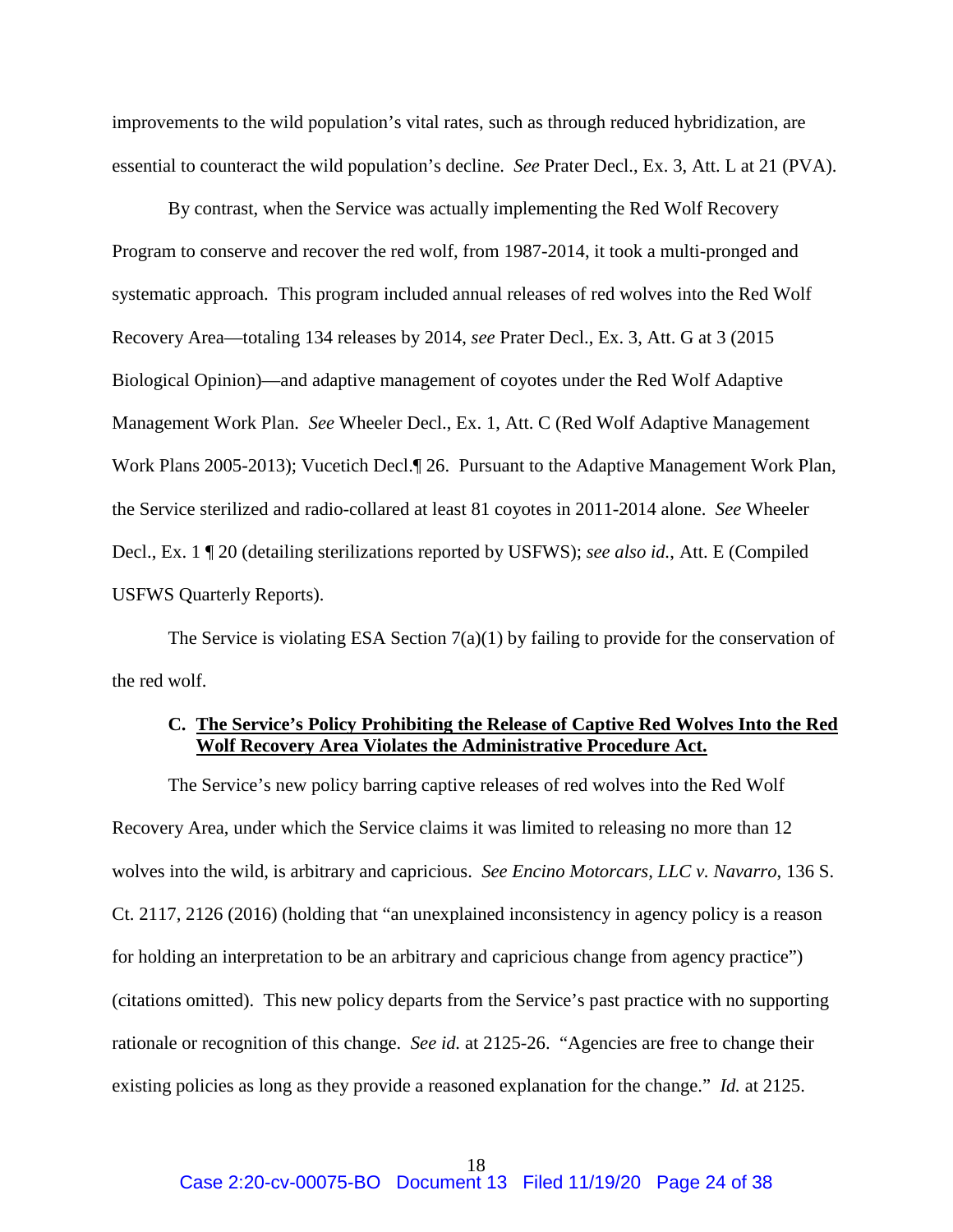However, an agency may not "depart from a prior policy *sub silentio.*" *F.C.C. v. Fox Television* 

*Stations, Inc.*, 556 U.S. 502, 515 (2009). Here, the Service has done just that.

The Service claims:

[T]he current regulations limit the number of red wolves that can be released on the landscape. The release of up to 12 wolves was explicitly authorized in the 1986 regulations (51 FR 41790; November 19, 1986). No additional releases were authorized during subsequent rule revisions in 1991 (56 FR 56325; November 4, 1991) and 1995 (60 FR 18940; April 13, 1995).

83 Fed. Reg. at 30,385.

But the text of the red wolf rule lacks any such limit as the Service now claims. *See* 51 Fed. Reg. at 41,792. The only reference to 12 wolves is instead found in the *preamble* to the 1986 rule, yet even that does not say what the Service now claims. There, the Service stated that "[a] reintroduction project at the [Alligator River National Wildlife Refuge] requires the removal of 8 to 12 animals from the captive population over a period of 12 months." *Id*. The Service concluded this discussion in its 1986 preamble by stating that "the Service has carefully evaluated the numerical status of this species and has determined that the taking of 8 to 12 animals from this captive assemblage would pose no threat to the survival of the species, even if all of these animals succumb to natural or man-caused factors." *Id.* at 41,795.

 Thus, neither the text of the rule nor the preamble set any regulatory limit—instead the preamble's language was a statement that the release of this number of wolves would cause no concerns to the captive population. Subsequent to 1986, moreover, the Service proceeded with the understanding that there was no limit on its ability to release whatever number of wolves was necessary to recover the species. *See, e.g.*, Determination of Experimental Population Status for an Introduced Population of Red Wolves in North Carolina and Tennessee, 56 Fed. Reg. 56,325, 56,327 (Nov. 4, 1991) ("[T]he goal of the Service's red wolf recovery program has continued to be the eventual release of at least some of the captive animals into the wild to establish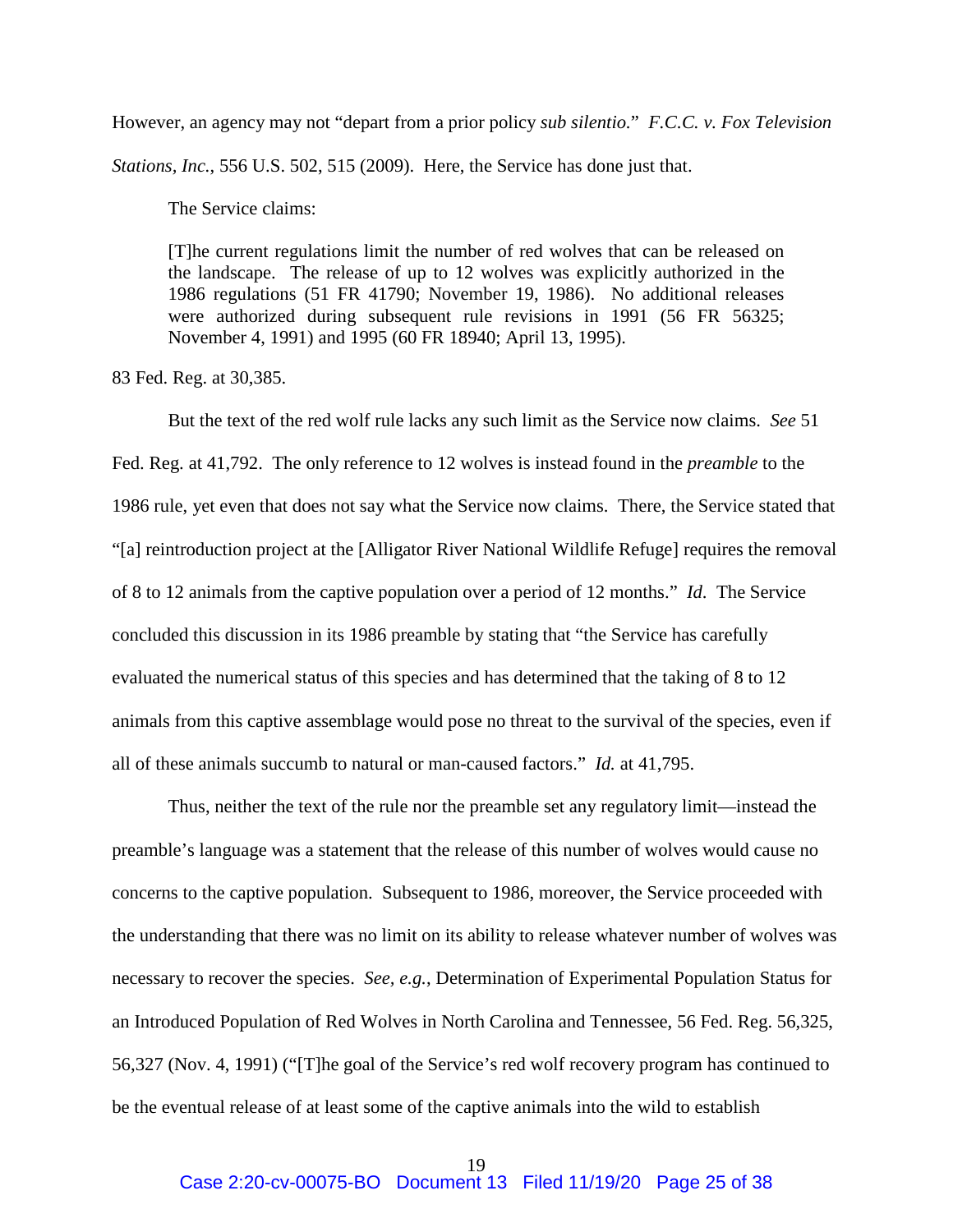populations within the species' historic range."); Prater Decl., Ex. 3 , Att. G at 3 (2015 Biological Opinion) (134 red wolves released between 1987-2014). For example, the Service released 42 wolves into the Red Wolf Recovery Area over the first five years of the Red Wolf Recovery Program, and explicitly acknowledged this in its 1995 revision to the red wolf 10(j) rule—without ever mentioning any alleged "limit" on its ability to release wolves. *See* 60 Fed. Reg. at 18,940 ("From September 14, 1987, through September 30, 1992, 42 wolves (adults— 10 males, 9 females; yearlings—1 female; pups—12 males, 10 females) were initially released on 15 occasions."); *see also Gibbs v. Babbitt*, 214 F.3d at 488 (discussing history of releases).

Indeed, after the initial five-year reintroduction experiment at Alligator River National Wildlife Refuge concluded on October 1, 1992, *see* 60 Fed. Reg. at 18,940, the Service openly declared that it would continue to release more red wolves from captivity, and that it was permitted to do so on refuge land across the Red Wolf Recovery Area without any change in the rule. *See* 60 Fed. Reg. at 18,941 ("The reintroductions at Pocosin Lakes are within counties previously designated for the experimental population and require no changes in the existing rule."). This inclusion of Pocosin Lakes National Wildlife Refuge was intended to allow the red wolf population to increase, and "[i]ncreasing the size of the wolf population minimizes threats to its survival." *Id.*

 This lengthy history of consistent past red wolf releases demonstrates a clear agency understanding of its authority to release wolves from the captive breeding population into the wild population for the conservation and recovery of the red wolf. A "settled course of behavior embodies the agency's informed judgment that, by pursuing that course, it will carry out the policies committed to it by Congress." *Motor Vehicle Mfrs. Ass'n of U.S., Inc. v. State Farm Mut. Auto. Ins. Co.*, 463 U.S. 29, 41-42 (1983) (citation omitted). The public, the members of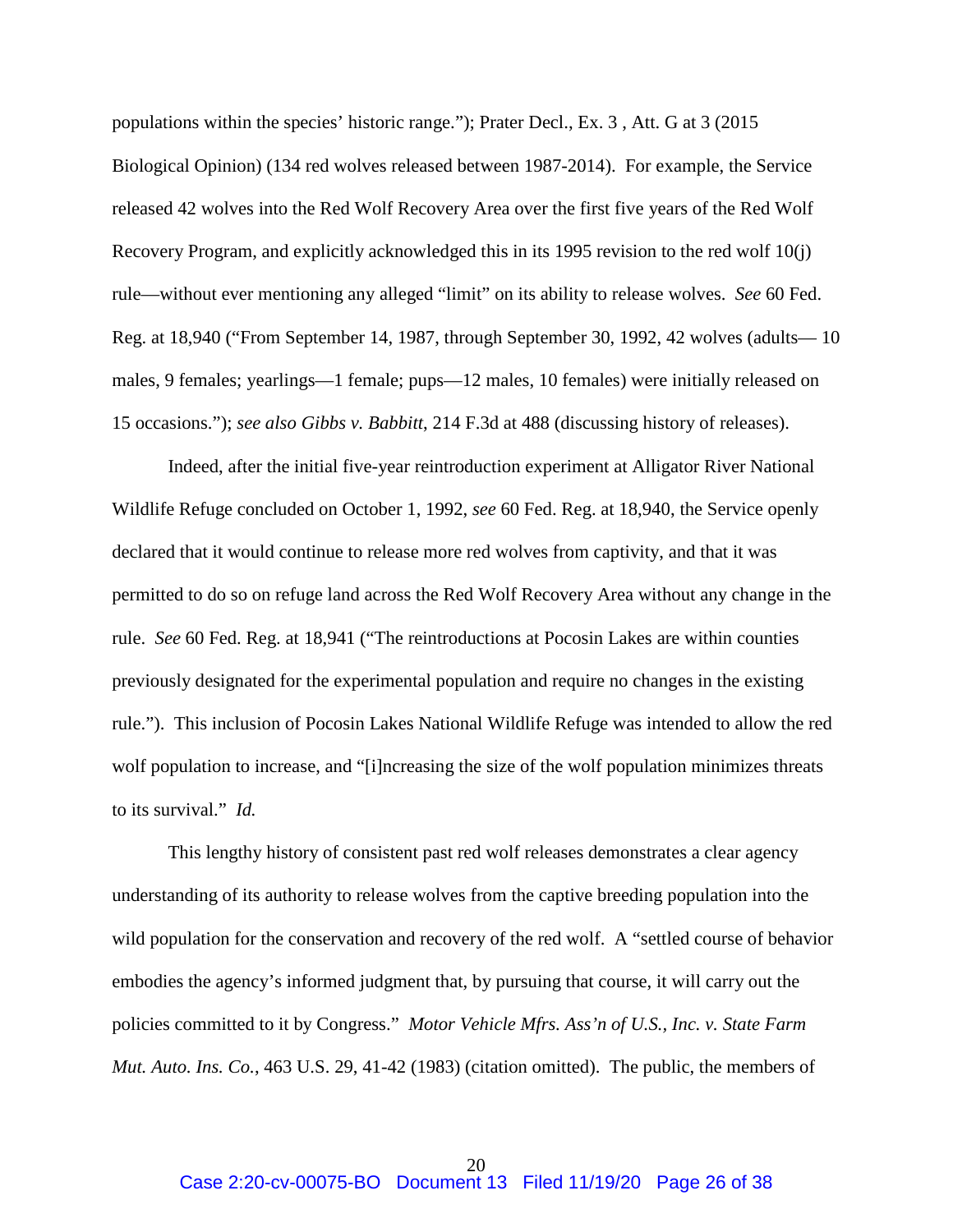the red wolf captive breeding program, and the Service itself all understood and relied on red wolf releases as an integral component of red wolf recovery. *See, e.g.*, Wilhelm Decl., Ex. 2 ¶ 22 ("recovering red wolves in the wild is the whole reason the SSP was created").By contrast, the Service has now reversed course on this understanding without even acknowledging that it ever interpreted the red wolf rule differently during its nearly 30 years of consistent agency practice. The circumstances of this sudden reversal in policy obligate the Service to "provide a more detailed justification than what would suffice for a new policy created on a blank slate." *F.C.C. v. Fox*, 556 U.S. at 515. The Service's failure to provide a "reasoned explanation" for "disregarding facts and circumstances that underlay or were engendered by the prior policy" further makes this new policy an arbitrary and capricious change from agency practice. *Id.* at 515-16; *Nat'l Cable & Telecomm. Assn. v. Brand X Internet Serv.*, 545 U.S. 967, 981 (2005).

 Internal agency documents further demonstrate the arbitrariness of the agency's new position and reveal that even top agency staff members were at a loss for how to explain the agency's stance that it may move wolves from the St. Vincent site to the North Carolina population, but not from the captive population to the North Carolina population under the current rule. *See* Prater Decl., Ex. 3, Att. C at 3 (Aug. 6, 2019 email from Pete Benjamin).

 The conclusory explanation now offered by the Service is illogical, legally incorrect, and insufficient to meet the agency's burden under the APA to both acknowledge its change in position and provide a *reasoned* explanation for that change. *See Encino Motorcars*, 136 S. Ct. at 2125-26; *F.C.C. v. Fox*, 556 U.S. at 515; *State Farm*, 463 U.S. at 41-43. The agency has not—and indeed cannot—provide any plausible argument to support this change in position. The Service has acted arbitrarily and capriciously in asserting that it may not legally release red wolves from the captive population and binding itself to this policy.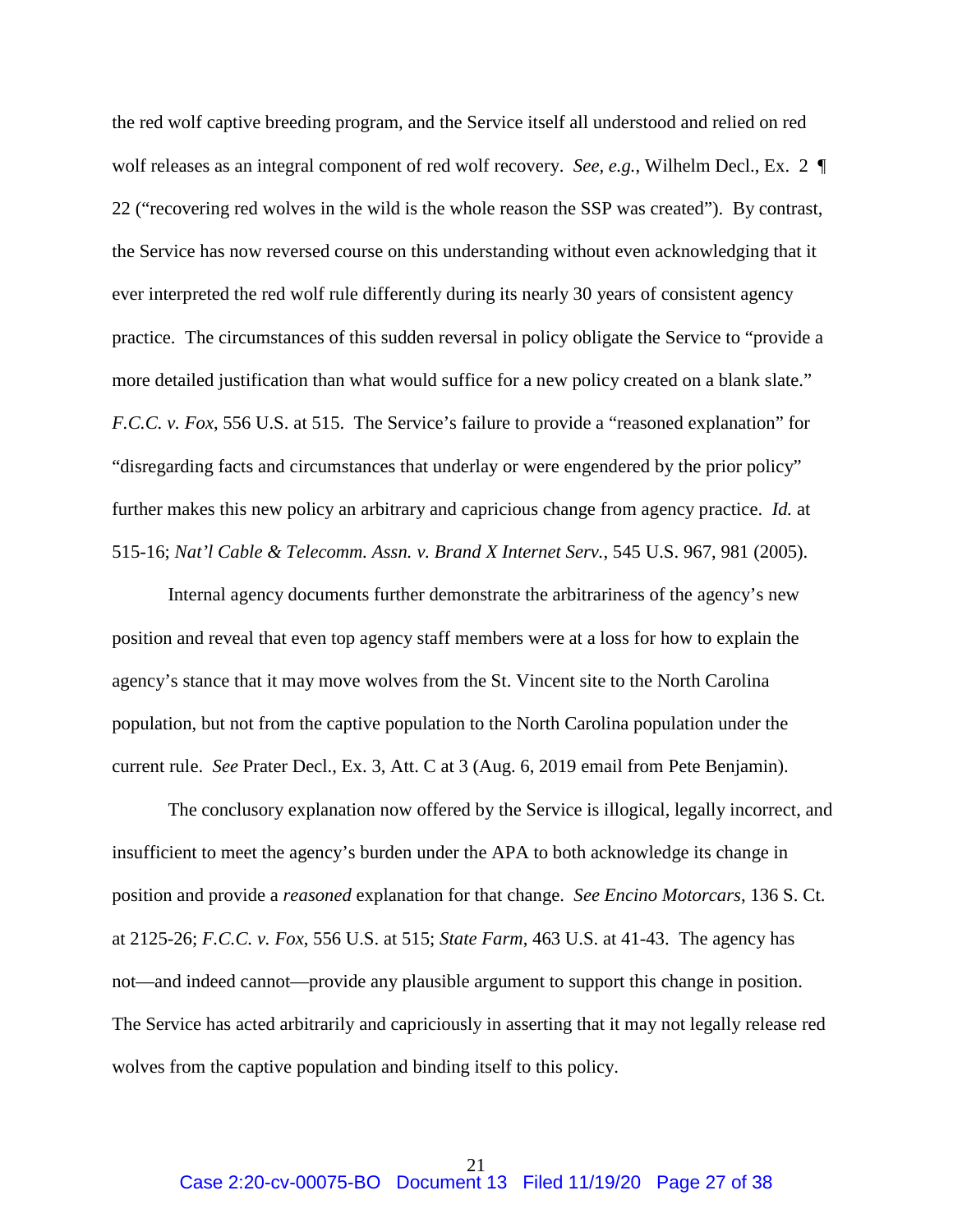#### **II. Plaintiffs Are Likely to Suffer Irreparable Harm If an Injunction Is Not Granted.**

Defendants' policies and actions have pushed the wild red wolf to the brink of extinction. There are only seven known red wolves in the wild at this time, with annual deaths exceeding reproduction. *See* Vucetich Decl., Ex. 4 ¶¶ 16, 19. Absent a preliminary injunction, Conservation Groups and their members are likely to suffer irreparable harm. In this regard, the Supreme Court has stated that because "[e]nvironmental injury, by its very nature, can seldom be adequately remedied by money damages and is often permanent or at least of long duration [it is] irreparable." *Amoco Prod. Co. v. Gambell*, 480 U.S. 531, 545 (1987).

Given the incredibly small and swiftly declining population numbers, the interests of Conservation Groups and their members in seeing, hearing, and enjoying these animals in the wild is at imminent risk of irreparable harm. *See* Prater Decl., Ex. 3 ¶¶ 16-20; Wheeler Decl., Ex. 1 ¶¶ 23-28; Beeland Decl., Ex. 5 ¶¶ 18-20, 23; Hancock Decl., Ex. 6 ¶¶ 14-19; MacAllister Decl., Ex. 7 ¶¶ 4, 8-10; Wilcox Decl., Ex. 8 ¶¶ 5, 11-14. With a population of only seven wolves in the Red Wolf Recovery Area, the ability of Conservation Groups' members to view, study, or photograph these animals is already incredibly restricted. *See, e.g.*, Wheeler Decl., Ex. 1 ¶ 25 ("While I used to go looking for wolves every few weeks, it saddens me to know there are no longer as many opportunities to view wolves on Refuge properties in the Recovery Area because of their decline. If USFWS were to release more wolves into the Recovery Area and help the wild population to increase, I would certainly go out looking for them more frequently."); Wilcox Decl., Ex. 8  $\P$  13 ("It's painful for me to think about a future in which there may be no more wolves left in the Recovery Area for me to ever be able to view and photograph."); Beeland Decl., Ex. 5 ¶ 24 ("However, I worry that if red wolf management continues in its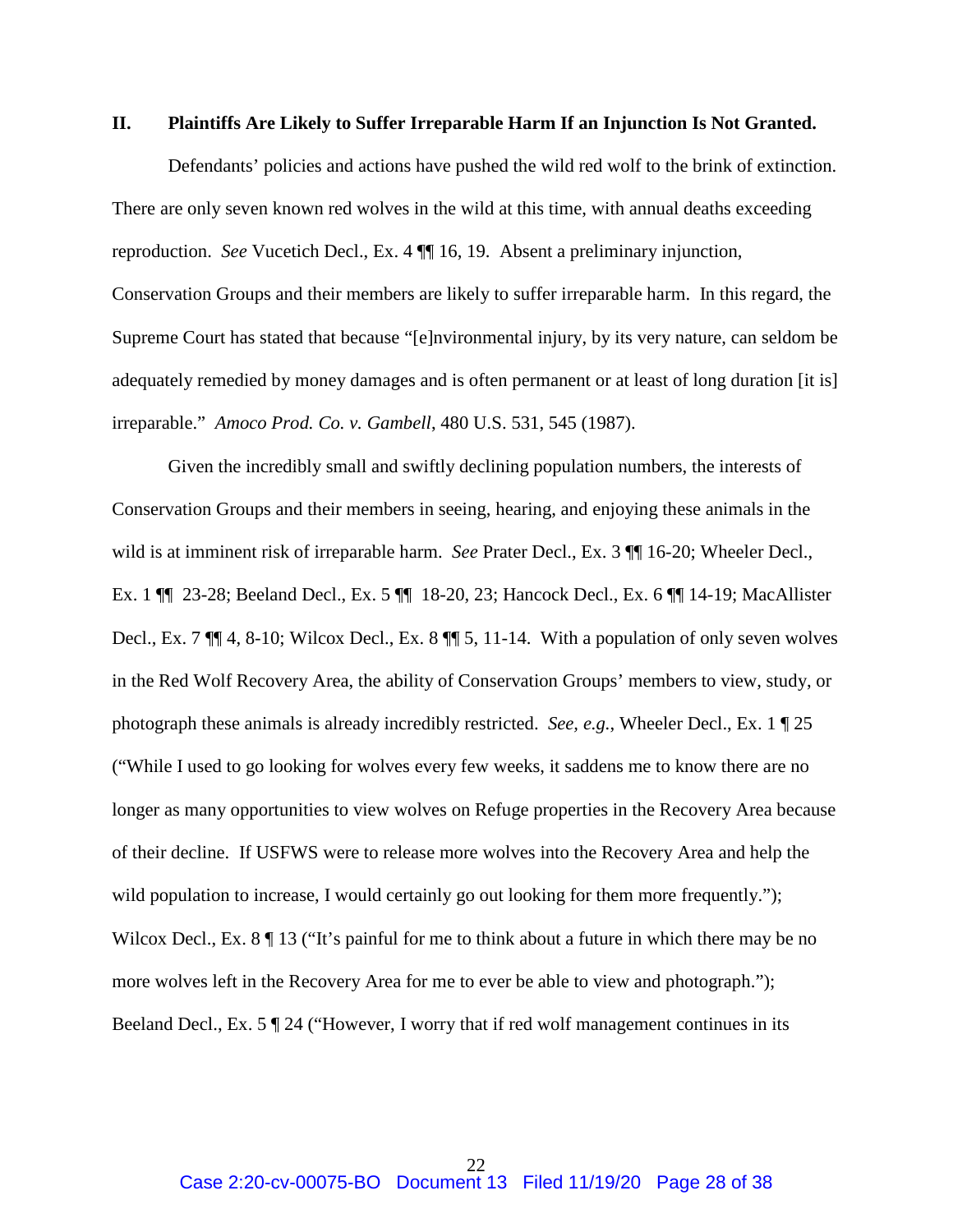current state, my children may never be able to view red wolves in the wild."). And with no reproduction in the wild, it is getting more difficult as the Service's mismanagement continues.

The Service's failure to conserve red wolves through its policy prohibiting the release of red wolves from captivity is risking the imminent extirpation of the world's only wild red wolf population and accordingly harms Conservation Groups' recreational and aesthetic interests in observing and enjoying red wolves in the wild. *See, e.g.*, Prater Decl., Ex. 3 ¶¶ 36-40; Hancock Decl. Ex. 6 ¶¶ 21-22 ("I am worried that these policies and actions will prevent me and my family from ever successfully seeing red wolves in the wild."). It is well-established that harm to a plaintiff's aesthetic or recreational interests is a cognizable injury. *See RWC II*, 210 F. Supp. 3d at 805-06 ("Plaintiffs' members have clearly demonstrated that a decrease in their ability to enjoy red wolves in the wild, the possibility of an increase in red wolf mortality, and the decline or extinction of the species would cause them to suffer irreparable harm."). A plaintiff's aesthetic and recreational interests are harmed by actions that impair his or her enjoyment of the environment. *Sierra Club v. U.S. Army Corps of Eng'rs*, 645 F.3d 978, 995-96 (8th Cir. 2011) (finding that construction of a power plant harmed plaintiff by "interfer[ing] with [his] interests in studying and enjoying the environment"). Thus, a plaintiff is harmed by actions that impair his or her ability to enjoy wildlife in its natural environment. *See Humane Soc'y of the U.S. v. Hodel*, 840 F.2d 45, 52 (D.C. Cir. 1988) (finding harm where action would "deplet[e] the supply of animals and birds that refuge visitors seek to view"); *see also Fund for Animals, Inc. v. Lujan*, 962 F.2d 1391, 1396 (9th Cir. 1992) (finding that "the diminished opportunity of the Fund's members to view the northern bison herd in Yellowstone establishes standing to challenge the 1990 bison management plan").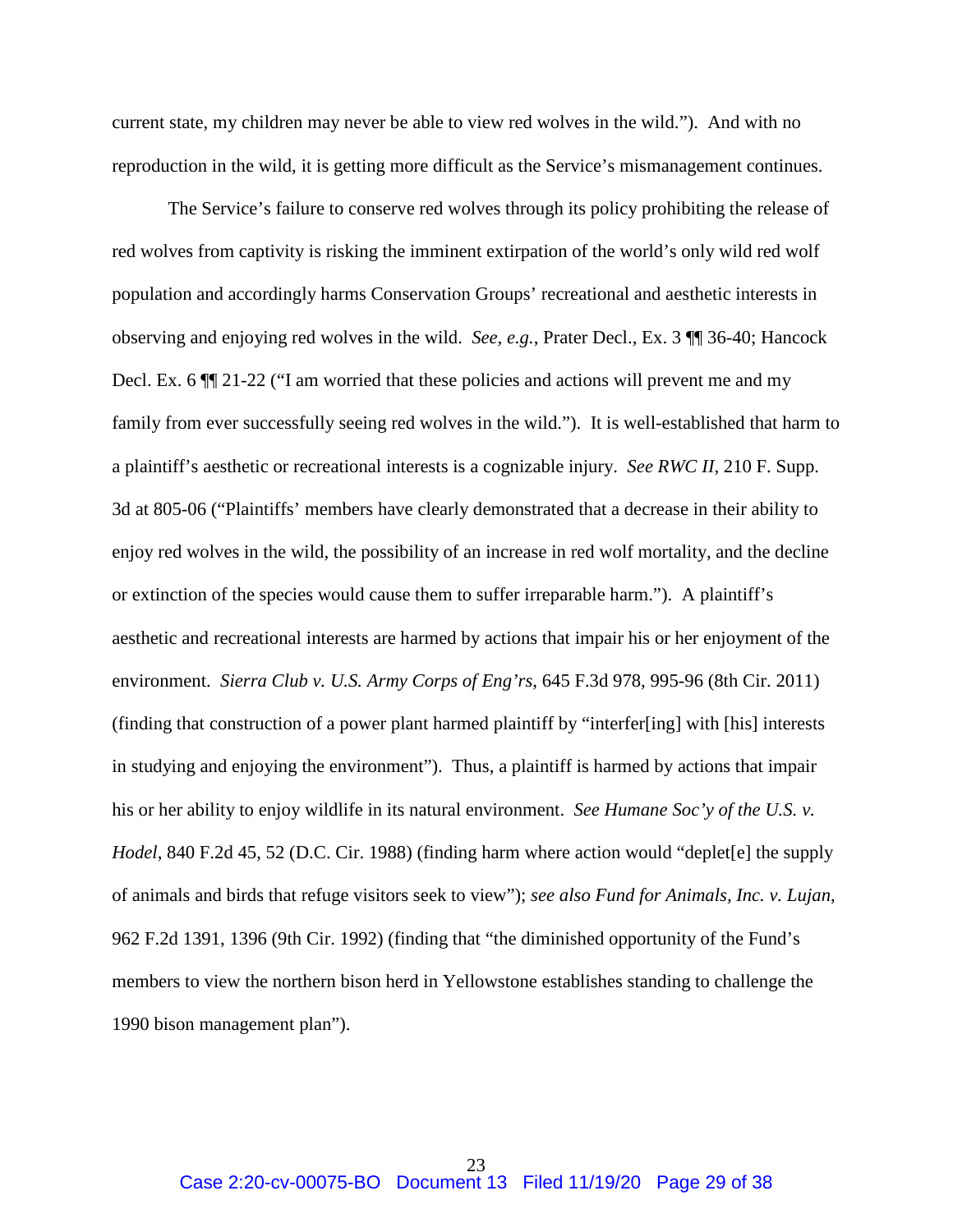Harm to a person's aesthetic and recreational interests in enjoying wildlife is irreparable because it cannot be undone. The Supreme Court has emphasized that "[e]nvironmental injury, *by its nature*, can seldom be adequately remedied by money damages and is often permanent or at least of long duration, i.e., irreparable." *Gambell*, 480 U.S. at 545 (emphasis added); *S.C. Dep't of Wildlife & Marine Res. v. Marsh*, 866 F.2d 97, 100 (4th Cir. 1989) (same); *see also Sierra Club v. Morton*, 405 U.S. 727, 734 (1972) ("Aesthetic and environmental well-being, like economic well-being, are important ingredients of the quality of life in our society."). Environmental injuries are irreparable because they affect interests that "are not ownership interests in property susceptible to monetary valuation." *Fund for Animals v. Espy*, 814 F. Supp. 142, 151 (D.D.C. 1993). In essence, for the purpose of a preliminary injunction, the terms "environmental" and "irreparable" are interchangeable modifiers of "harm." *See Fla. Key Deer v. Brown*, 386 F. Supp. 2d 1281, 1286 (S.D. Fla. 2005) ("[I]n determining whether the irreparable injury prong has been satisfied, the Court considers whether environmental harm is likely to occur."), *aff'd sub nom. Fla. Key Deer v. Paulison*, 522 F.3d 1133 (11th Cir. 2008).

Conservation Groups' members will suffer irreparable harm to their recreational and aesthetic interests if this Court does not grant injunctive relief. The Service's prohibition on the release of captive wolves into the Red Wolf Recovery Area and refusal to resume adaptive management to reduce hybridization with coyotes harm the health and recovery of the wild red wolf population, which in turn diminishes the ability of Conservation Groups' members to see, hear, study, photograph, and otherwise enjoy red wolves in their natural habitat. *See, e.g.*, Wheeler Decl., Ex. 1 ¶ 25; Prater Decl., Ex. 3 ¶ 36-40; Wilcox Decl., Ex. 8 ¶ 18; Beeland Decl., Ex. 5 ¶¶ 24, 27, 30. *See also Nat'l Wildlife Fed'n v. Nat'l Marine Fisheries Serv.*, 886 F.3d 803,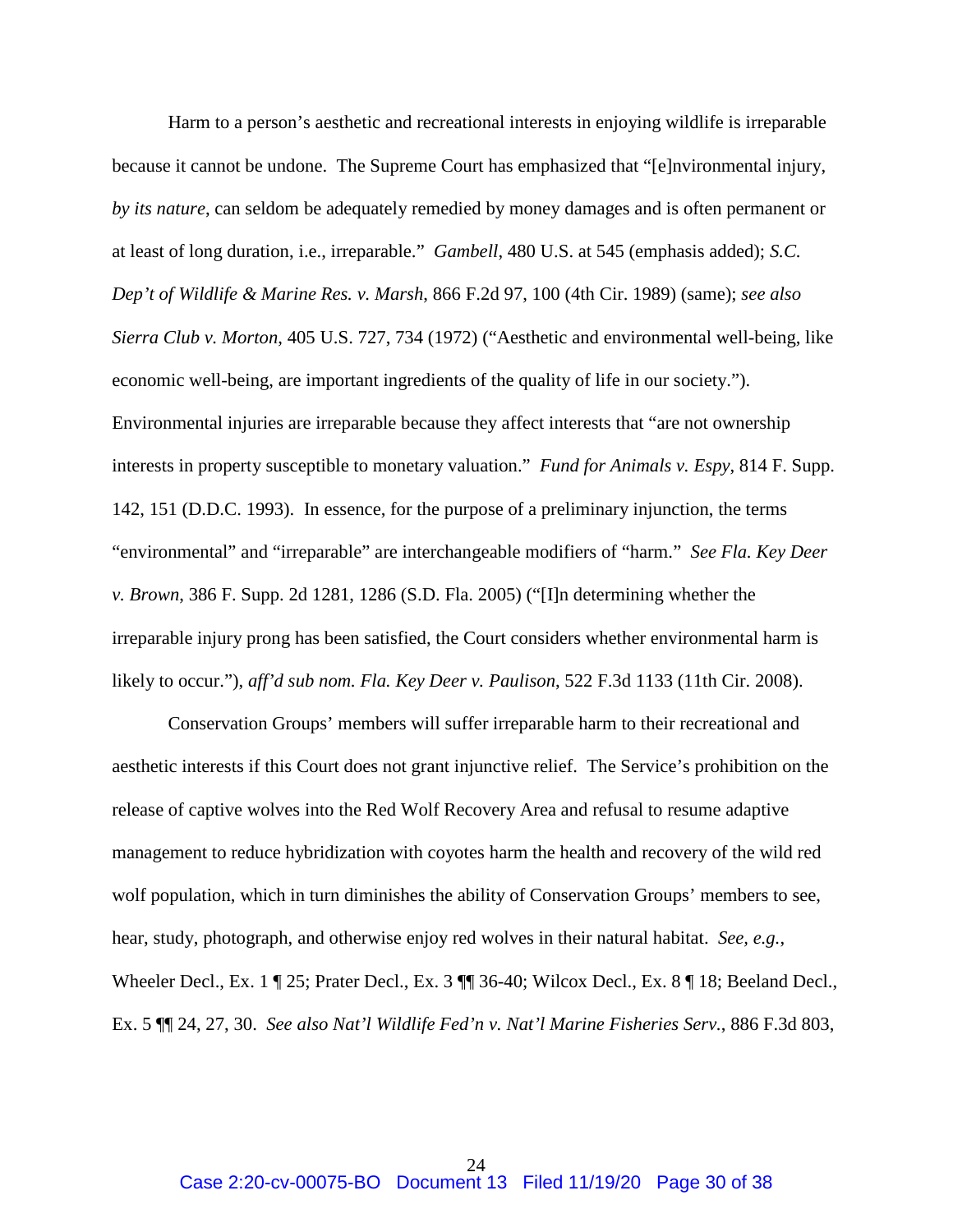819 (9th Cir. 2018) (hereinafter "*NWF v. NMFS II*") ("Showing an extinction-level threat to listed species is not required before an injunction can issue under the ESA.").

If the Service is allowed to continue in its current management and policies, Conservation Groups' members will continue to be harmed by the Service's mismanagement of the wild red wolf population. *See* Vucetich Decl., Ex. 4 ¶ 35 ("The actions and inactions of the Fish and Wildlife Service evidence the agency's abandonment of recovery of the red wolf, and appear consistent with managing the population to extinction."). Conservation Groups' requested preliminary injunction would remedy this harm.

#### **III. The Balance of Harms and the Public Interest Justify Granting Injunctive Relief.**

A party seeking a preliminary injunction must demonstrate both "that the balance of equities tips in [its] favor, and that an injunction is in the public interest." *Winter*, 555 U.S. at 20. "These factors merge when the Government is the opposing party." *Nken v. Holder*, 556 U.S. 418, 435 (2009).

The protection of endangered species is in the public interest because endangered species "are of 'esthetic, ecological, educational, historical, recreational, and scientific value to the Nation and its people.'" *Gibbs*, 214 F. 3d at 487 (quoting 16 U.S.C. § 1531(a)(3) (1994)). In *Gibbs*, the Fourth Circuit specifically noted that the wild red wolf population creates multiple public benefits, from tourism and opportunities for scientific research to the reduction of animals that harm farming enterprises, such as raccoons, deer, and rabbits. *Gibbs*, 214 F.3d at 493-95. Simply put, conservation of the red wolf is in the best interest of the public because "[i]f we conserve the species, it will be available for the study and benefit of future generations." *Gibbs*, 214 F.3d at 496. Indeed, as this Court previously stated:

By designating the red wolf as protected and dedicating funding and efforts for more than twenty-five years in a program to rehabilitate the once-nearly extinct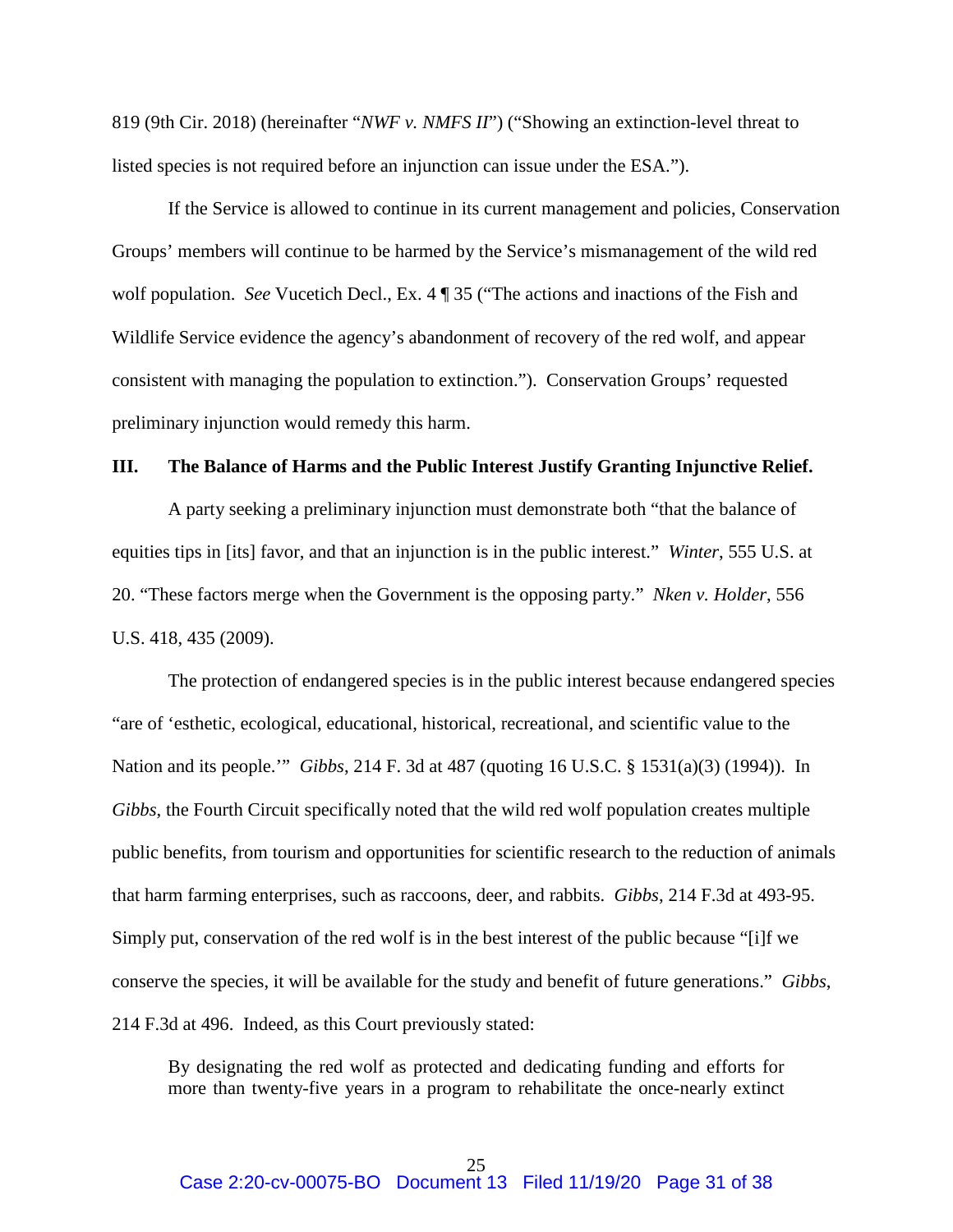species, Congress has repeatedly demonstrated that it has chosen to preserve the red wolf—not simply to let inaction determine its fate—and it is not for this Court to permit activities that would have an effect counter to this goal.

*Red Wolf Coal. v. N. Carolina Wildlife Res. Comm'n*, No. 2:13-CV-60-BO, 2014 WL 1922234, at \*8 (E.D.N.C. May 13, 2014) (citing *Gibbs*, 214 F.3d at 496 ("[I]t is for Congress to choose between inaction and preservation, not for the courts.")).

While the public interest is clearly harmed by the Service's actions causing the ongoing catastrophic decline of the world's only wild red wolf population, neither the Service nor the public will be harmed by an injunction requiring that the agency temporarily resume the release of captive red wolves into the Red Wolf Recovery Area. As noted above, red wolf releases were undertaken regularly over nearly 27 years and are a fundamental part of ensuring red wolf recovery in the wild. *See, e.g.*, Prater Decl., Ex. 3, Att. G at 3 (2015 Biological Opinion) (detailing release history); Wheeler Decl., Ex. 1, Att. I at Tbl. 1 (USFWS Responses in Support of Settlement Agreement). Moreover, the more than 30-year history of this program has demonstrated that wolves cause very few problems for private landowners. *See* Prater Decl., Ex. 3, Att. F at 11 (2018 Draft EA) (finding that red wolves caused only 7 depredations in the history of the program, and most complaints were found to be caused by domestic dogs). And most importantly, without releases, the wild red wolf population is at imminent risk of extinction. *See*  Vucetich Decl., Ex. 4 ¶ 37 ("Efforts to grow the wild population of red wolves should be enacted immediately, including resuming releases of captive red wolves into the wild population to help increase the number of breeding pairs and enhance genetic diversity of the population.").

Conservation Groups' requested relief is necessary to ensure that the wild red wolf still exists in North Carolina—and the world—when the Court hears the merits of this case. *See Univ. of Tex. v. Camenisch*, 451 U.S. 390, 395 (1981) (purpose of a preliminary injunction is "to preserve the relative positions of the parties until a trial on the merits can be held"). At the same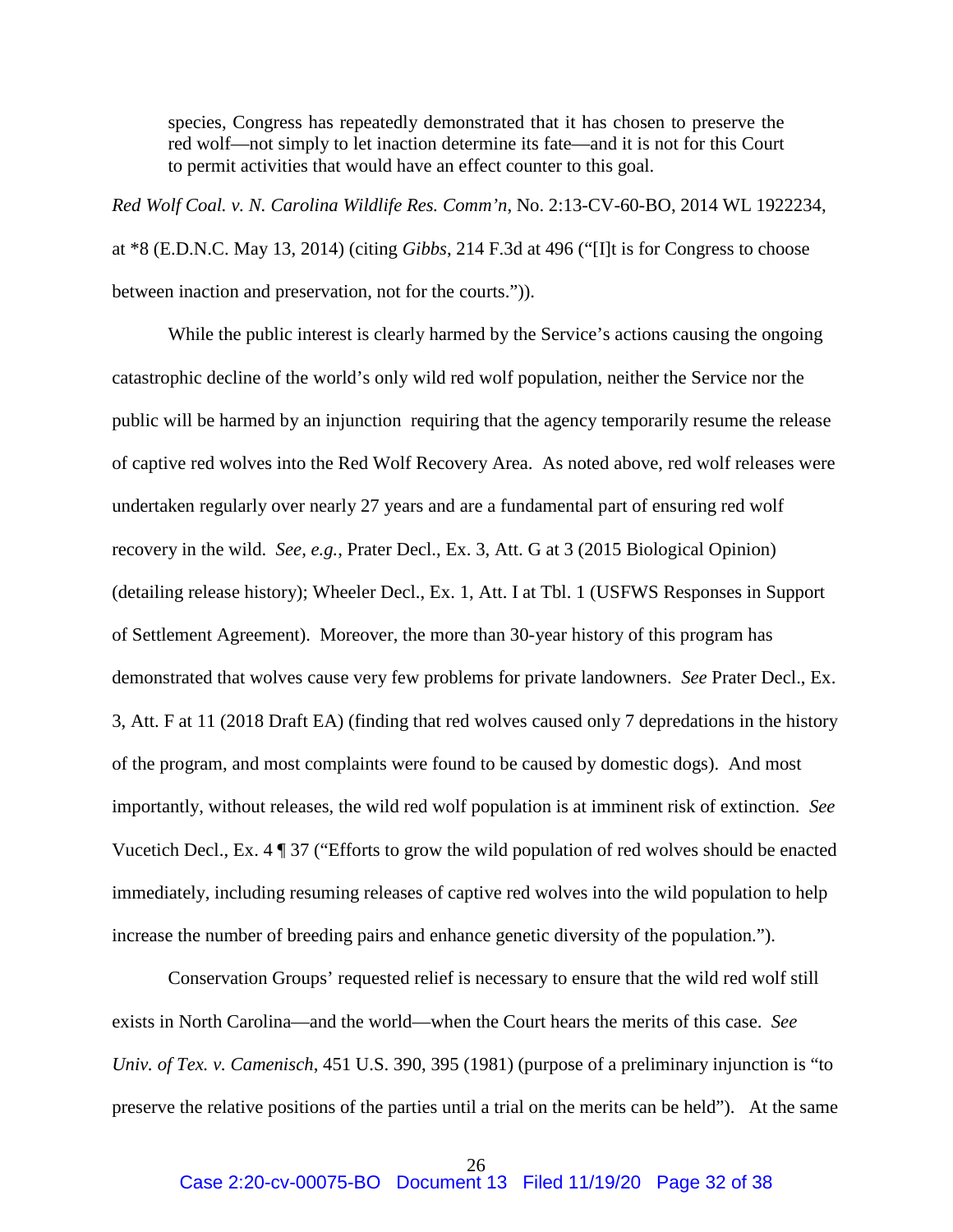time, as discussed further below, Plaintiffs' requested relief is also narrowly tailored to provide immediate conservation benefit to the species and avert its imminent extinction, while also respecting the historic experience and expertise of the Service in carrying out the needed red wolf releases. *See NWF v. NMFS II*, 886 F.3d at 823-24 (upholding spill operation plan necessary to protect endangered fish developed by court order).

 In light of the ESA's conservation mandate, the balance of harms and the public interest demonstrate that Plaintiffs' requested preliminary injunction should be granted.

#### **IV. The Court Should Grant Relief Based on USFWS's Own Actions and Studies.**

Along with other elements of relief, Conservation Groups have asked this Court to order

Defendants to develop a plan to:

with the advice and consent of the Red Wolf Species Survival Program, resume the release of captive red wolves into the Red Wolf Recovery Area by releasing at least two pairs of captive red wolves, no later than May 31, 2021, AND release at least four additional captive red wolves, or two pairs, before December 31, 2021.

Pls.' Mot. for Prelim. Inj. at 4-5.

This preliminary relief is necessary to protect Conservation Groups and their members from suffering further harm as a result of Defendants' actions during the pendency of this litigation, and to preserve this Court's ability to render a meaningful judgment on the merits. *See, e.g.*, *Omega World Travel, Inc. v. Trans World Airlines*, 111 F.3d 14, 16 (4th Cir.1997) (noting purpose of preliminary relief to protect movant against harm from the illegality alleged). As stated by the Supreme Court, "[a] preliminary injunction is always appropriate to grant intermediate relief of the same character as that which may be granted finally." *De Beers Consol. Mines, Ltd. v. United States*, 325 U.S. 212, 220 (1945).

Courts generally retain broad discretion to issue equitable relief. *Weinberger v. Romero-Barcelo*, 456 U.S. 305, 310 (1982). Under the ESA, "the purpose and language of the statute"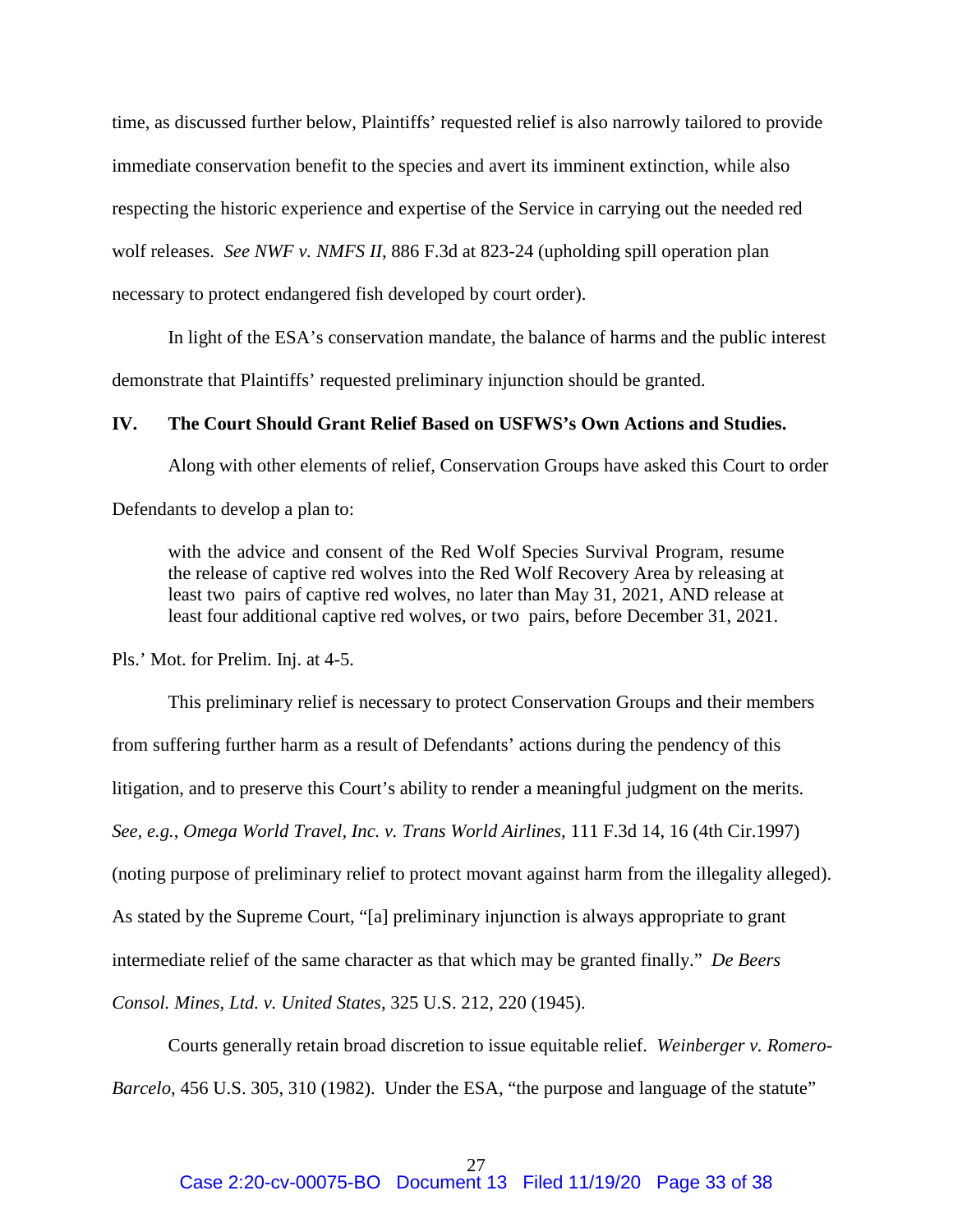reflect Congress's intent to insure against the likelihood of jeopardy to listed species. *Id*. at 314- 15 (discussing *TVA*, 437 U.S. at 173); *Defs. of Wildlife v. Norton*, 239 F.Supp. 2d 9, 23 (D.D.C. 2002) ("Defendants fail to cite any language in the legislative history of the ESA to suggest that Congress intended to limit courts' authority to remedy the Service's violation of its nondiscretionary duties"), *vacated in part on other grounds*, 89 F. App'x 273 (D.C. Cir. 2004). For example, in *NWF v. NMFS I*, the Court found that the district court's grant of injunctive relief was justified to prevent ongoing harm to listed salmon. 422 F.3d at 796. "One of the primary complications of this case is that the operations in question are by necessity, ongoing." *Id.* Thus, simply delaying a destructive action was not possible, and the court was required to either continue an ongoing violation of the ESA or make modifications that would cure the violation. *Id*. at 796-97. Accordingly, the court relied on expert opinion and agency history to promulgate an appropriate remedy. *Id.*

 The Court in this case should do the same. USFWS conducted red wolf releases for 27 years and extensively documented both its methodology for the releases, as well as what it learned from them, providing this Court with ample guidance for issuing the requested remedy. A 2003 review of red wolf releases from 1987-1994, authored by Red Wolf Recovery Program staff, detailed the variety of methods that can be used in releasing red wolves into the wild, highlighting that most releases involved pairs or family groups. *See* Prater Decl., Ex. 3, Att. J at 6 (Phillips et al. 2003). The review concluded with a list of key points, including the effectiveness of holding captive wolves in acclimation enclosures, the importance of "numerous releases over an extended period of time," and how captive-born wolves "serve as the catalyst for population formation," and "were appropriate 'seed stock' for restoring a free-ranging population." *Id.* at 17. The Service's 2015 Biological Opinion, which evaluated the resumption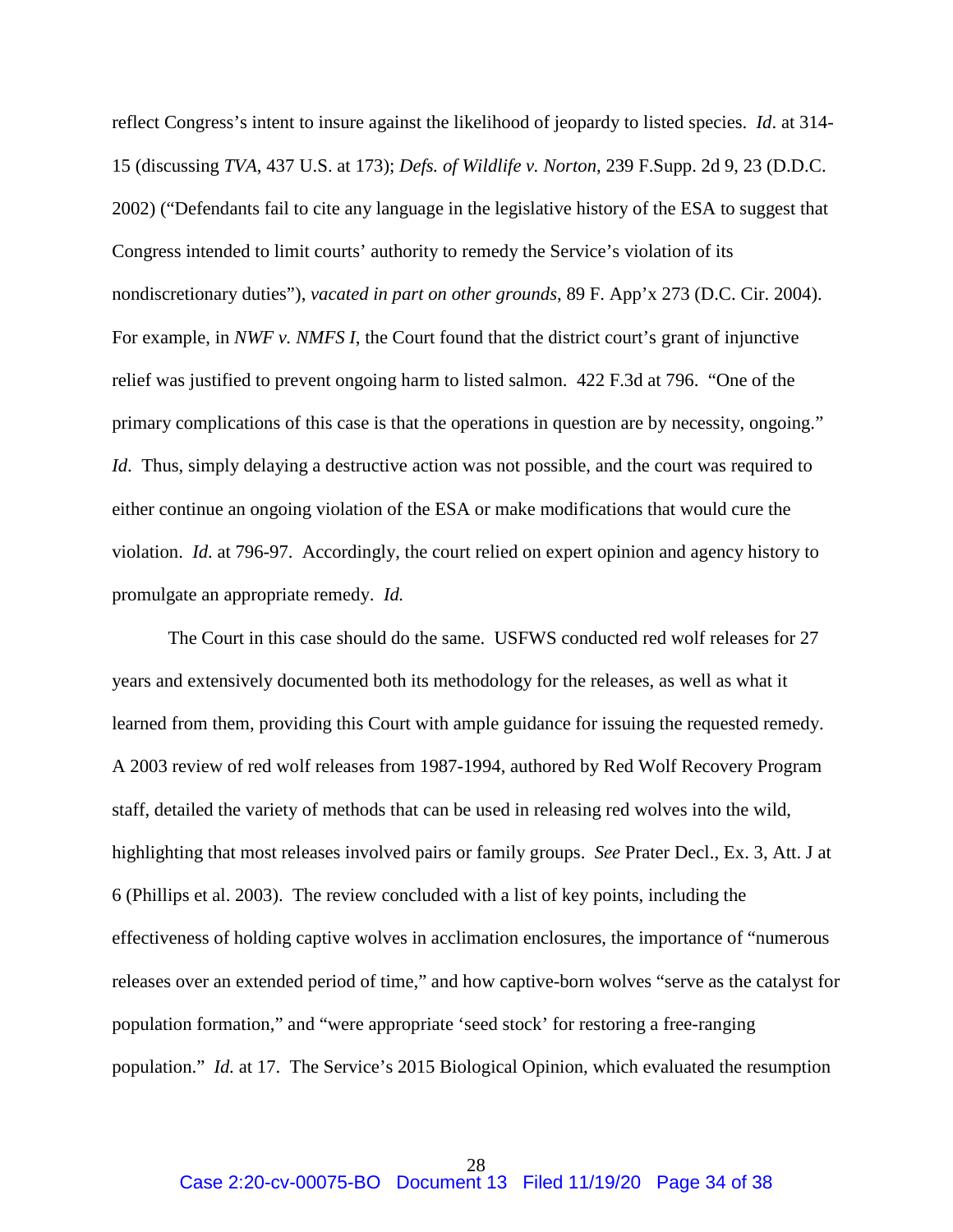of captive releases into the Red Wolf Recovery Area, noted that over the years, red wolves have been released in a variety of familial configurations—as pairs, siblings, family groups, and foster pups—and again detailed how releases can be completed after an appropriate acclimation period. *See* Prater Decl., Ex. 3, Att. G, at 3-4.

Moreover, Service experience and the best available science support the annual release of eight wolves per year—the same number of adult wolves released in 1987 at the inception of the red wolf reintroduction, *see* 56 Fed. Reg. at 37,514, and the same number of releases allowed in a single year under the 2015 Biological Opinion, *see* Prater Decl., Ex. 3, Att. G at 17 (stating the number of allowed releases should "not . . . exceed 8 wolves in any single year"); *see also id.*, Att. L at 50 (PVA) (listing several years when 8 or more wolves were released from captivity into the wild); *id.*, Att. J at 6 (Phillips et al. 2003) (documenting the release of 63 wolves from 1987-1994, an average of nine wolves per year).

 These actions are necessary and appropriate to protect the wild red wolf population from the imminent likelihood of extinction. *See* Vucetich Decl., Ex. 4 ¶ 23 ("Until the population is larger, closer to 30-45 wolves, a great premium must be placed on safely releasing wolves from the captive population into the wild and as rapidly as possible and until a more comfortable population number is reached."). Quoting the Fourth Circuit in *Gibbs*:

Extinction, after all, is irreversible. If a species becomes extinct, we are left to speculate forever on what we might have learned or what we may have realized. If we conserve the species, it will be available for the study and benefit of future generations. In any event, it is for Congress to choose between inaction and preservation, not for the courts.

214 F.3d at 496.

#### **CONCLUSION**

 For the above reasons, Plaintiffs respectfully request that this Court grant this Motion for Preliminary Injunction.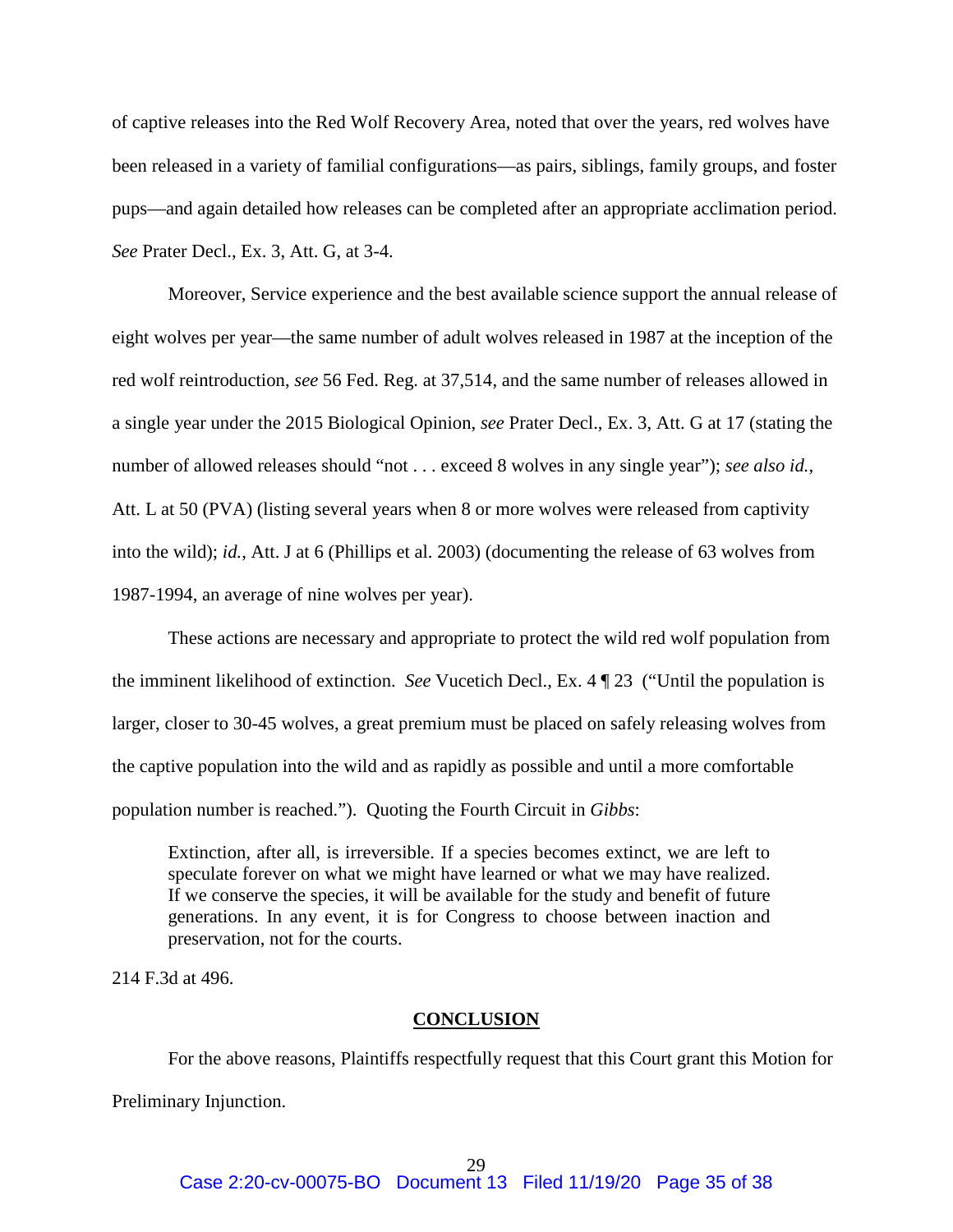Respectfully submitted, this the 19th day of November, 2020.

/s/ Ramona H. McGee Ramona H. McGee N.C. State Bar No. 47935 rmcgee@selcnc.org Sierra B. Weaver N.C. State Bar No. 28340 sweaver@selcnc.org Derb S. Carter, Jr. N.C. State Bar No. 10644 derbc@selcnc.org

SOUTHERN ENVIRONMENTAL LAW CENTER 601 West Rosemary Street, Suite 220 Chapel Hill, NC 27516 Telephone: (919) 967-1450 Facsimile: (919) 929-9421

Attorneys for Plaintiffs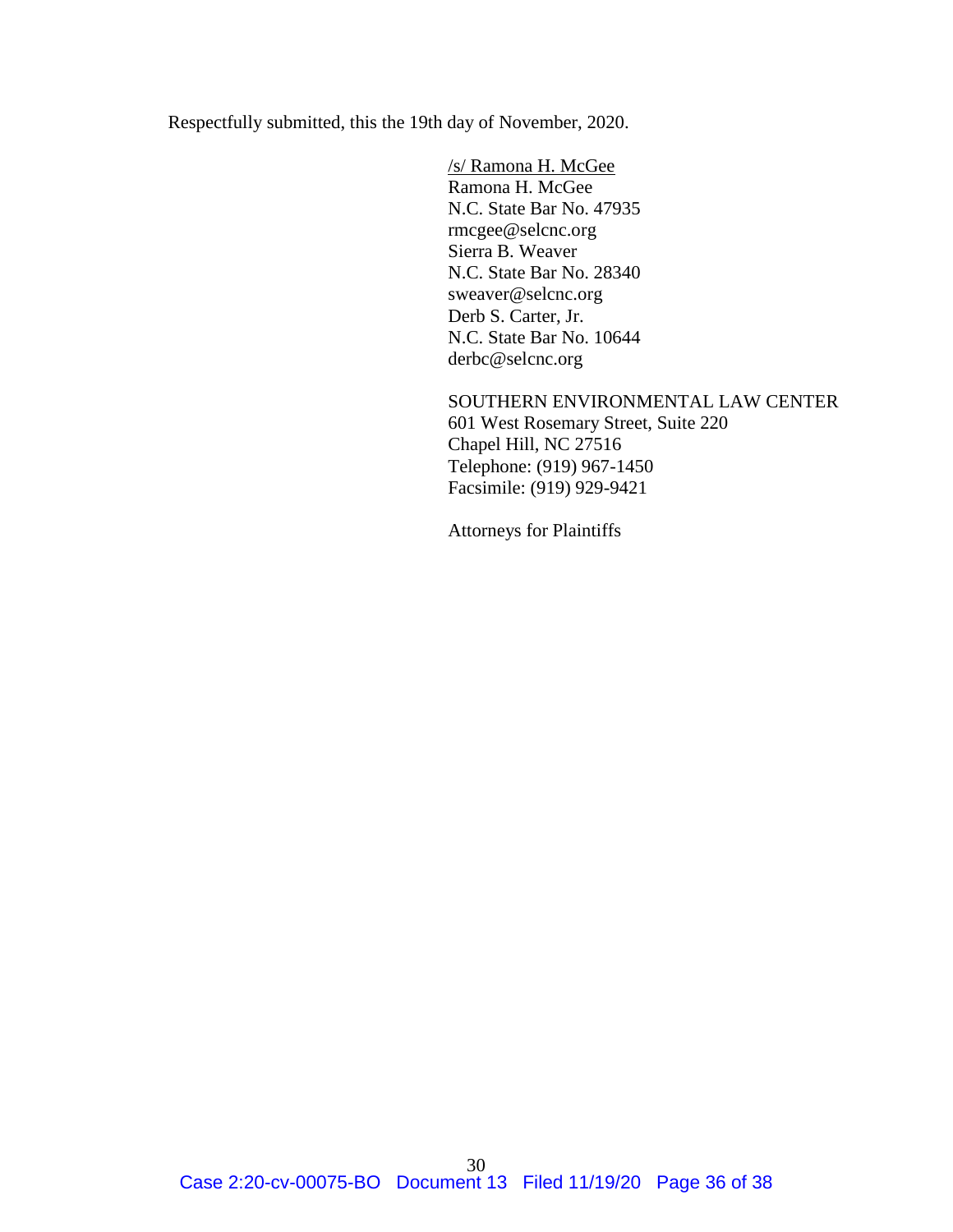# **CERTIFICATE OF SERVICE**

I hereby certify that on November 19, 2020, I electronically filed the foregoing

### **MEMORANDUM IN SUPPORT OF MOTION FOR PRELIMINARY INJUNCTION** with

the Clerk of the Court using the CM/ECF system.

I hereby certify that I have mailed the document to the following non-CM/ECF

participants via certified mail:

Aurelia Skipwith, Director U.S. Fish & Wildlife Service 1849 C Street, N.W. Washington, D.C. 20240

Leopoldo Miranda, Regional Director Southeast Region U.S. Fish & Wildlife Service 1875 Century Boulevard, N.E Suite 400 Atlanta, GA 30345

William P. Barr, Attorney General U.S. Department of Justice 950 Pennsylvania Avenue, N.W. Washington, D.C. 20530

U.S. Fish & Wildlife Service 1849 C Street, N.W. Washington, D.C. 20240

Civil Process Clerk United States Attorney's Office 555 Fourth Street, N.W. Washington, D.C. 20530

I hereby certify that I have caused the United States Attorney for the Eastern District of

North Carolina to be served via hand delivery at the following address:

Office of the United States Attorney 150 Fayetteville Street, Suite 2100 Raleigh, North Carolina 27601

Respectfully Submitted,

/s/ Ramona H. McGee Ramona H. McGee N.C. State Bar No. 47935 rmcgee@selcnc.org